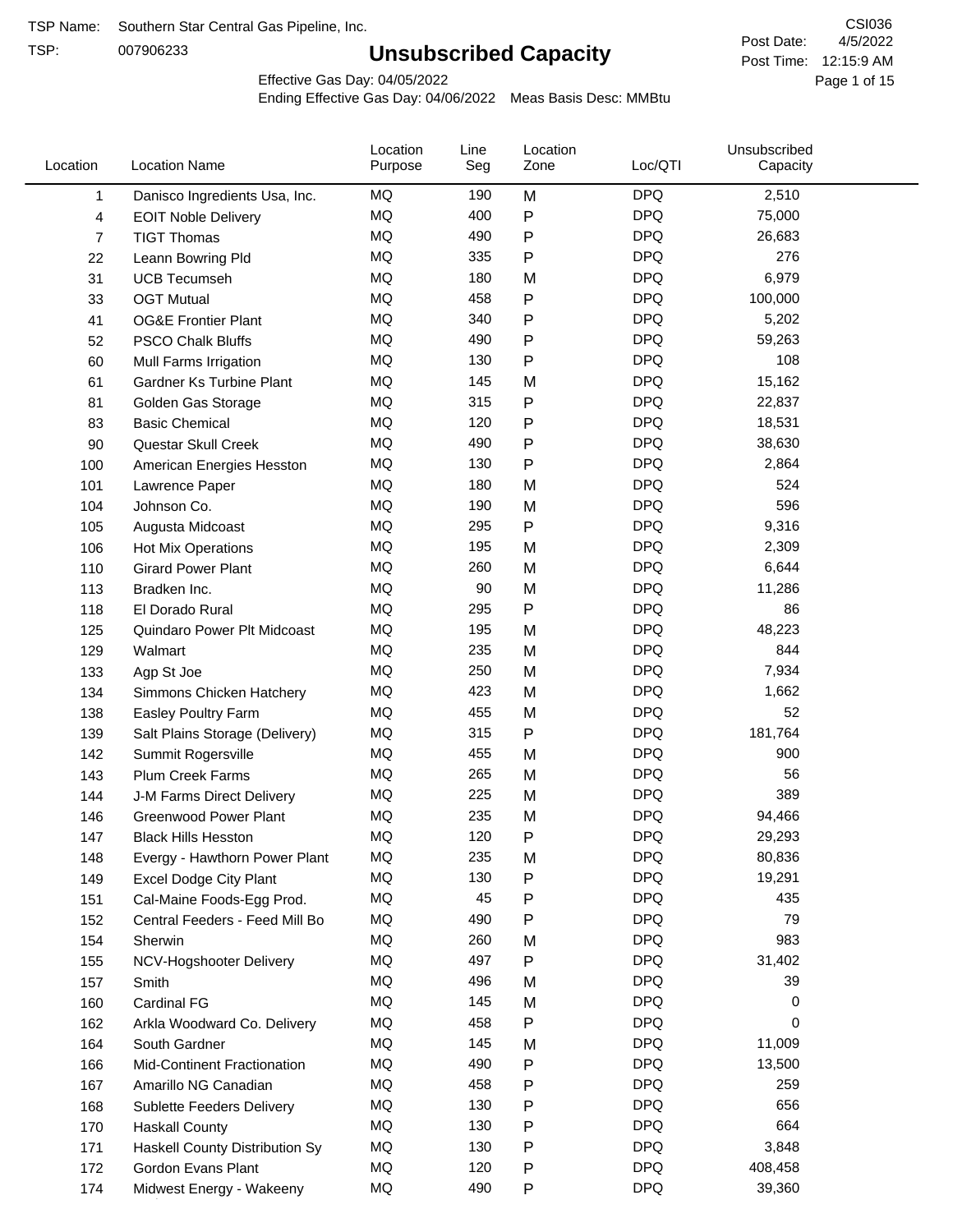TSP:

# **Unsubscribed Capacity**

4/5/2022 Page 2 of 15 Post Time: 12:15:9 AM CSI036 Post Date:

Effective Gas Day: 04/05/2022

| Location | <b>Location Name</b>                  | Location<br>Purpose | Line<br>Seg | Location<br>Zone | Loc/QTI    | Unsubscribed<br>Capacity |  |
|----------|---------------------------------------|---------------------|-------------|------------------|------------|--------------------------|--|
| 175      | <b>Industrial Park</b>                | MQ                  | 455         | M                | <b>DPQ</b> | 18,613                   |  |
| 176      | Uc Flint Oaks Hunt Club               | MQ                  | 498         | M                | <b>DPQ</b> | 3                        |  |
| 178      | <b>ONG-Enid</b>                       | MQ                  | 405         | P                | <b>DPQ</b> | 6,050                    |  |
| 179      | <b>ONG-SW Oklahoma City</b>           | <b>MQ</b>           | 340         | P                | <b>DPQ</b> | 33,833                   |  |
| 180      | <b>Superior Carney</b>                | <b>MQ</b>           | 390         | Ρ                | <b>DPQ</b> | 12,290                   |  |
| 181      | DCP NW Booster                        | <b>MQ</b>           | 390         | P                | <b>DPQ</b> | 3,761                    |  |
| 183      | <b>DCP West Edmond</b>                | <b>MQ</b>           | 400         | Ρ                | <b>DPQ</b> | 2,865                    |  |
| 184      | <b>Constellation NewEnergy -</b>      | <b>MQ</b>           | 493         | M                | <b>DPQ</b> | 1,847                    |  |
| 185      | <b>Constellation NewEnergy -</b>      | MQ                  | 333         | $\mathsf{P}$     | <b>DPQ</b> | 3,502                    |  |
| 186      | Dennis Langley                        | MQ                  | 190         | M                | <b>DPQ</b> | 239                      |  |
| 189      | Dogwood Energy Power Plant            | <b>MQ</b>           | 235         | M                | <b>DPQ</b> | 118,246                  |  |
| 193      | <b>KGS Cessna Delivery</b>            | MQ                  | 120         | P                | <b>DPQ</b> | 5,410                    |  |
| 195      | <b>Black Hills Lyons</b>              | <b>MQ</b>           | 45          | P                | <b>DPQ</b> | 4,300                    |  |
| 197      | High Plains Ranch, LLC                | <b>MQ</b>           | 130         | Ρ                | <b>DPQ</b> | 1,180                    |  |
| 198      | West Drumright                        | <b>MQ</b>           | 390         | P                | <b>DPQ</b> | 3,216                    |  |
| 202      | Evergy - West Gardner                 | <b>MQ</b>           | 145         | M                | <b>DPQ</b> | 96,401                   |  |
| 203      | <b>Black Hills- Southern Terminal</b> | MQ                  | 333         | P                | <b>DPQ</b> | 65                       |  |
| 204      | Welch                                 | MQ                  | 225         | M                | <b>DPQ</b> | 290                      |  |
| 206      | Arma-Girard-Pittsburg                 | <b>MQ</b>           | 260         | M                | <b>DPQ</b> | 29,402                   |  |
| 207      | Cher-Scam-W. Min-Carona-              | MQ                  | 260         | M                | <b>DPQ</b> | 546                      |  |
| 208      | <b>KGST Alden Interconnect</b>        | <b>MQ</b>           | 490         | P                | <b>DPQ</b> | 25,000                   |  |
| 501      | Arkansas City                         | <b>MQ</b>           | 333         | M                | <b>DPQ</b> | 16,895                   |  |
| 510      | Clearwater                            | <b>MQ</b>           | 120         | Ρ                | <b>DPQ</b> | 492                      |  |
| 512      | <b>Conway Springs</b>                 | <b>MQ</b>           | 120         | P                | <b>DPQ</b> | 1,499                    |  |
| 525      | Harper                                | <b>MQ</b>           | 120         | Ρ                | <b>DPQ</b> | 7,336                    |  |
| 530      | Kiowa                                 | <b>MQ</b>           | 315         | Ρ                | <b>DPQ</b> | 1,217                    |  |
| 540      | Oxford                                | <b>MQ</b>           | 333         | Ρ                | <b>DPQ</b> | 6,335                    |  |
| 590      | Wellington                            | MQ                  | 333         | Ρ                | <b>DPQ</b> | 14,713                   |  |
| 610      | <b>Ks Prd Domestics</b>               | <b>MQ</b>           | 120         | P                | <b>DPQ</b> | 82                       |  |
| 620      | Ok Prd Domestics                      | MQ                  | 400         | P                | <b>DPQ</b> | 45                       |  |
| 710      | <b>Ks Mkt Domestics</b>               | MQ                  | 90          | M                | <b>DPQ</b> | 961                      |  |
| 720      | Ok Mkt Domestics                      | MQ                  | 225         | M                | <b>DPQ</b> | 44                       |  |
| 730      | Mo Mkt Domestics                      | MQ                  | 455         | M                | <b>DPQ</b> | 8                        |  |
| 904      | Arnett                                | $\sf{MQ}$           | 458         | P                | <b>DPQ</b> | 1,069                    |  |
| 912      | Capron                                | $\sf{MQ}$           | 315         | Ρ                | <b>DPQ</b> | 110                      |  |
| 1103     | Olathe, KS                            | $\sf{MQ}$           | 190         | M                | <b>DPQ</b> | 92                       |  |
| 2008     | Barnsdall                             | MQ                  | 357         | P                | <b>DPQ</b> | 839                      |  |
| 2009     | Bartlesville & Dewey                  | MQ                  | 357         | P                | <b>DPQ</b> | 47,112                   |  |
| 2016     | Delaware                              | MQ                  | 497         | Ρ                | <b>DPQ</b> | 224                      |  |
| 2056     | Nowata                                | $\sf{MQ}$           | 497         | Ρ                | <b>DPQ</b> | 7,113                    |  |
| 2064     | Pawhuska                              | $\sf{MQ}$           | 334         | Ρ                | <b>DPQ</b> | 7,755                    |  |
| 2101     | Vinita                                | MQ                  | 225         | M                | <b>DPQ</b> | 7,655                    |  |
| 3504     | Alden                                 | MQ                  | 490         | P                | <b>DPQ</b> | 185                      |  |
| 3508     | Barnard                               | $\sf{MQ}$           | 265         | M                | <b>DPQ</b> | 157                      |  |
| 3512     | Chase                                 | MQ                  | 45          | Ρ                | <b>DPQ</b> | 340                      |  |
| 3520     | Ellsworth                             | MQ                  | 265         | M                | <b>DPQ</b> | 1,692                    |  |
| 3524     | Frederick                             | MQ                  | 265         | M                | <b>DPQ</b> | 60                       |  |
| 3528     | Geneseo                               | $\sf{MQ}$           | 265         | M                | <b>DPQ</b> | 712                      |  |
| 3544     | Kanopolis                             | $\sf{MQ}$           | 265         | M                | <b>DPQ</b> | 457                      |  |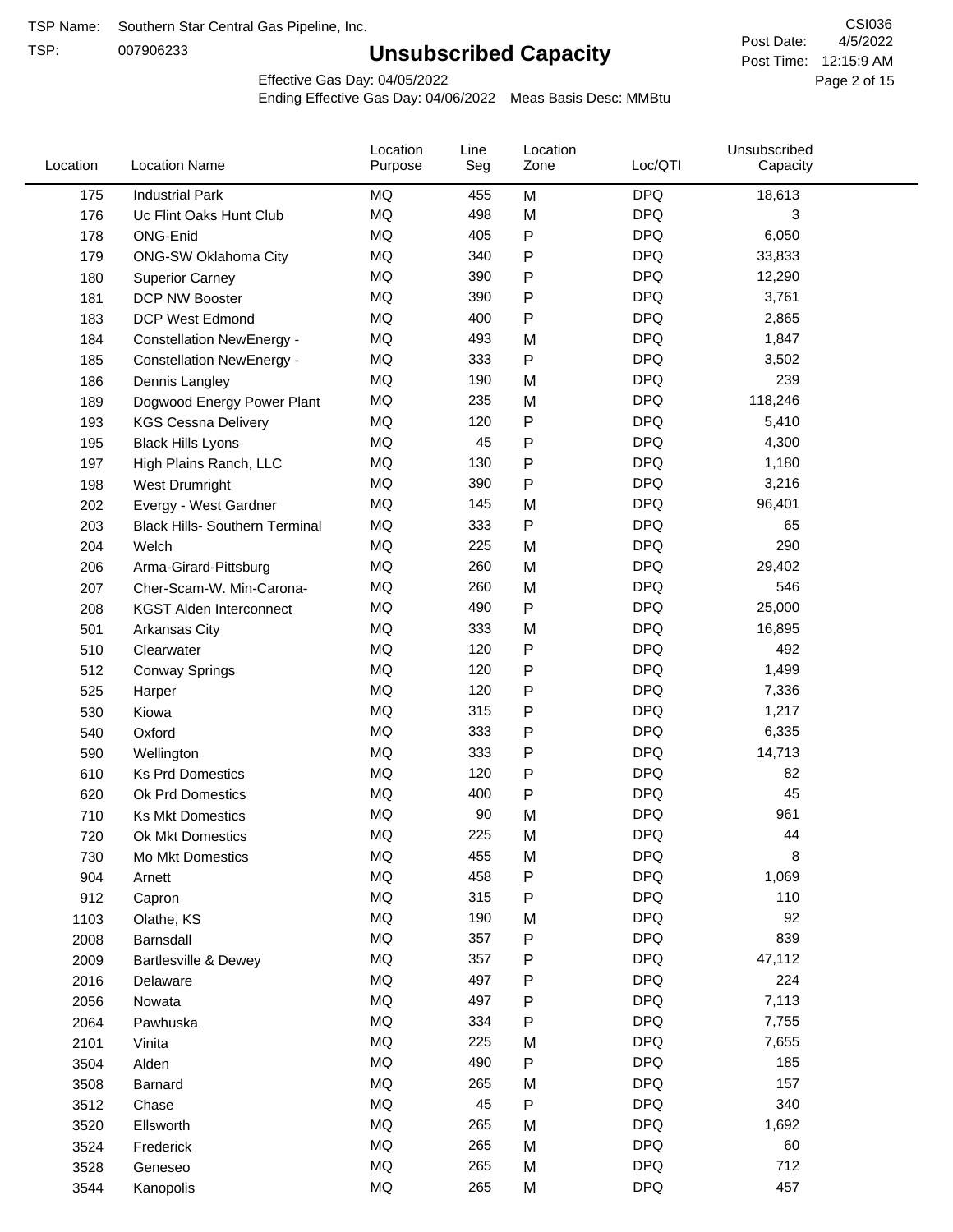TSP:

# **Unsubscribed Capacity**

4/5/2022 Page 3 of 15 Post Time: 12:15:9 AM CSI036 Post Date:

Effective Gas Day: 04/05/2022

| Location | <b>Location Name</b>      | Location<br>Purpose | Line<br>Seg | Location<br>Zone | Loc/QTI    | Unsubscribed<br>Capacity |  |
|----------|---------------------------|---------------------|-------------|------------------|------------|--------------------------|--|
| 3548     | Lincoln                   | MQ                  | 265         | M                | <b>DPQ</b> | 4,528                    |  |
| 3551     | Lucas                     | <b>MQ</b>           | 265         | M                | <b>DPQ</b> | 711                      |  |
| 3553     | Luray                     | MQ                  | 265         | M                | <b>DPQ</b> | 77                       |  |
| 3555     | Minneapolis               | MQ                  | 265         | M                | <b>DPQ</b> | 1,424                    |  |
| 3572     | Raymond                   | <b>MQ</b>           | 490         | P                | <b>DPQ</b> | 75                       |  |
| 3576     | Sylvan Grove              | MQ                  | 265         | M                | <b>DPQ</b> | 134                      |  |
| 3588     | Vesper                    | <b>MQ</b>           | 265         | M                | <b>DPQ</b> | 42                       |  |
| 3608     | <b>Beloit</b>             | MQ                  | 265         | M                | <b>DPQ</b> | 12,605                   |  |
| 3610     | <b>Burr Oak</b>           | <b>MQ</b>           | 265         | M                | <b>DPQ</b> | 168                      |  |
| 3612     | Cawker City               | MQ                  | 265         | M                | <b>DPQ</b> | 625                      |  |
| 3616     | Downs                     | MQ                  | 265         | M                | <b>DPQ</b> | 382                      |  |
| 3620     | Esbon                     | <b>MQ</b>           | 265         | M                | <b>DPQ</b> | 63                       |  |
| 3624     | Formosa                   | MQ                  | 265         | M                | <b>DPQ</b> | 120                      |  |
| 3628     | Glen Elder                | <b>MQ</b>           | 265         | M                | <b>DPQ</b> | 125                      |  |
| 3640     | Jewell                    | <b>MQ</b>           | 265         | M                | <b>DPQ</b> | 66                       |  |
| 3648     | Lebanon                   | <b>MQ</b>           | 265         | M                | <b>DPQ</b> | 178                      |  |
| 3652     | Mankato                   | MQ                  | 265         | M                | <b>DPQ</b> | 1,807                    |  |
| 3654     | Montrose                  | MQ                  | 265         | M                | <b>DPQ</b> | 192                      |  |
| 3660     | Osborne                   | MQ                  | 265         | M                | <b>DPQ</b> | 4,776                    |  |
| 3676     | Smith Center              | MQ                  | 265         | M                | <b>DPQ</b> | 1,401                    |  |
| 4812     | Carthage, Jasper, & Lamar | <b>MQ</b>           | 450         | M                | <b>DPQ</b> | 5,570                    |  |
| 5002     | East Liberty Receipt      | M <sub>2</sub>      | 260         | M                | <b>RPQ</b> | 42,602                   |  |
| 6565     | Murray Gil Plant          | MQ                  | 120         | P                | <b>DPQ</b> | 166,038                  |  |
| 6704     | Atlanta                   | <b>MQ</b>           | 333         | M                | <b>DPQ</b> | 107                      |  |
| 6706     | Augusta & Leon            | <b>MQ</b>           | 295         | P                | <b>DPQ</b> | 46,347                   |  |
| 6712     | Benton                    | MQ                  | 300         | M                | <b>DPQ</b> | 22                       |  |
| 6714     | <b>Burden</b>             | MQ                  | 333         | M                | <b>DPQ</b> | 137                      |  |
| 6716     | Cambridge                 | MQ                  | 333         | M                | <b>DPQ</b> | 83                       |  |
| 6720     | Dexter                    | MQ                  | 333         | M                | <b>DPQ</b> | 128                      |  |
| 6722     | Douglas                   | <b>MQ</b>           | 295         | P                | <b>DPQ</b> | 4,069                    |  |
| 6724     | El Dorado                 | <b>MQ</b>           | 300         | M                | <b>DPQ</b> | 14,336                   |  |
| 6764     | Potwin                    | <b>MQ</b>           | 300         | M                | <b>DPQ</b> | 125                      |  |
| 6780     | Towanda                   | MQ                  | 300         | M                | <b>DPQ</b> | 6                        |  |
| 6828     | Grenola                   | MQ                  | 333         | M                | <b>DPQ</b> | 127                      |  |
| 6852     | Madison                   | MQ                  | 140         | M                | <b>DPQ</b> | 379                      |  |
| 6860     | Olpe                      | MQ                  | 140         | M                | <b>DPQ</b> | 129                      |  |
| 7158     | <b>OFS Maysville</b>      | M2                  | 385         | P                | <b>RPQ</b> | 2,486                    |  |
| 9012     | Circleville               | MQ                  | 90          | M                | <b>DPQ</b> | 133                      |  |
| 9020     | Everest                   | MQ                  | 90          | M                | <b>DPQ</b> | 167                      |  |
| 9024     | Fairview                  | MQ                  | 90          | M                | <b>DPQ</b> | 171                      |  |
| 9026     | <b>Falls City</b>         | MQ                  | 90          | M                | <b>DPQ</b> | 12,490                   |  |
| 9032     | Hamlin                    | MQ                  | 90          | M                | <b>DPQ</b> | 50                       |  |
| 9034     | Hiawatha                  | MQ                  | 90          | M                | <b>DPQ</b> | 2,895                    |  |
| 9036     | Holton                    | MQ                  | 90          | M                | <b>DPQ</b> | 4,675                    |  |
| 9038     | Horton                    | MQ                  | 90          | M                | <b>DPQ</b> | 1,821                    |  |
| 9040     | Huron                     | MQ                  | 90          | M                | <b>DPQ</b> | 30                       |  |
| 9042     | Highland & Robinson       | MQ                  | 90          | M                | <b>DPQ</b> | 844                      |  |
| 9052     | Morrill                   | MQ                  | 90          | M                | <b>DPQ</b> | 228                      |  |
| 9054     | Muscotah                  | MQ                  | 90          | M                | <b>DPQ</b> | 612                      |  |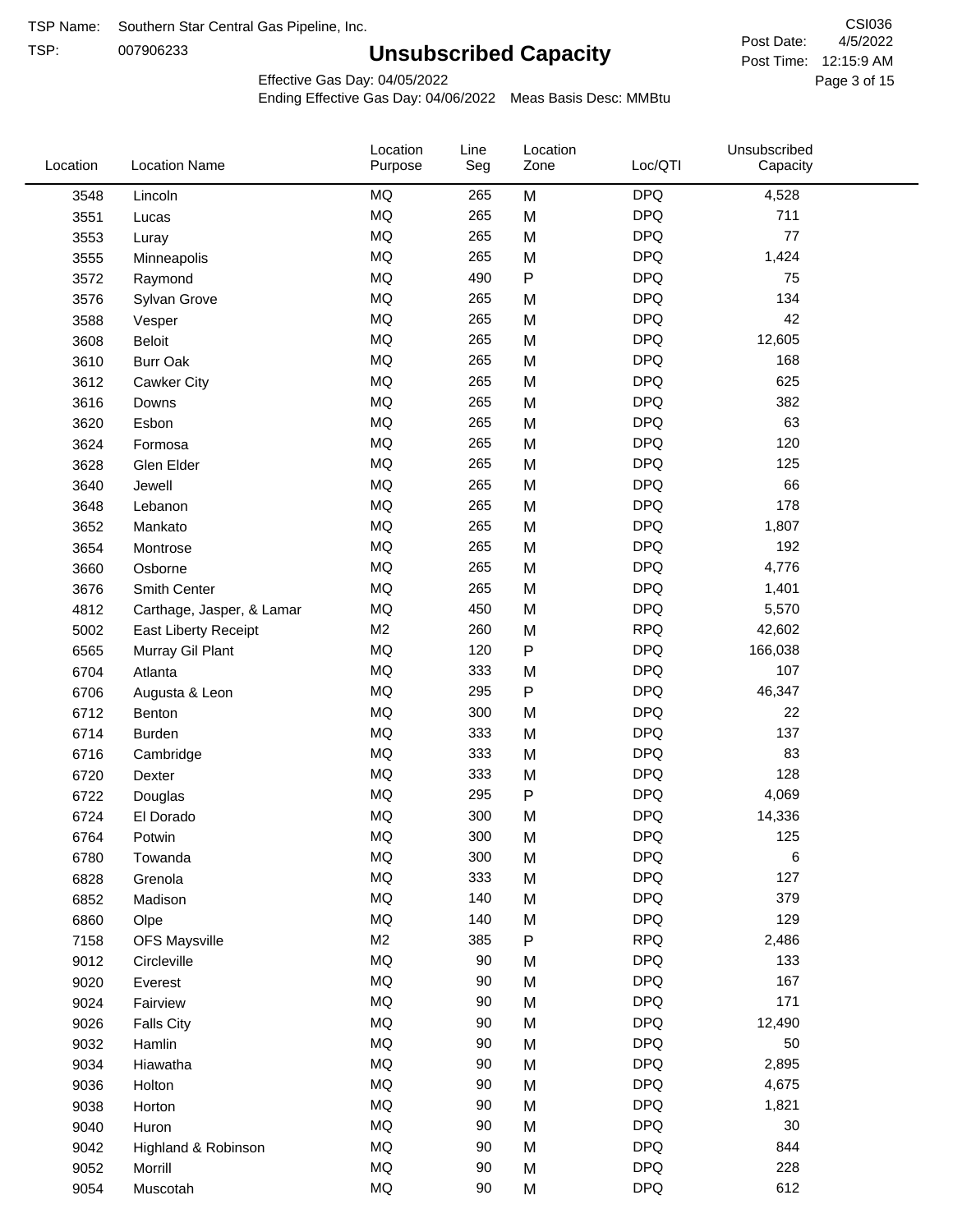TSP:

# **Unsubscribed Capacity**

4/5/2022 Page 4 of 15 Post Time: 12:15:9 AM CSI036 Post Date:

Effective Gas Day: 04/05/2022

| Purpose<br>Seg                                                                                 | Capacity |
|------------------------------------------------------------------------------------------------|----------|
| <b>DPQ</b><br>9057<br>Netawaka<br>MQ<br>90<br>M                                                | 48       |
| MQ<br><b>DPQ</b><br>180<br>M<br>9059<br>Nortonville & Winchester                               | 12       |
| <b>DPQ</b><br>MQ<br>180<br>M<br>9064<br>Oskaloosa                                              | 177      |
| <b>MQ</b><br><b>DPQ</b><br>180<br>M<br>9066<br>Ozawkie                                         | 231      |
| <b>MQ</b><br><b>DPQ</b><br>90<br>M<br>9075<br>Reserve                                          | 72       |
| <b>MQ</b><br><b>DPQ</b><br>90<br>11,276<br>Sabetha<br>M<br>9079                                |          |
| <b>MQ</b><br><b>DPQ</b><br>180<br>M<br>1,271<br>9091<br><b>Valley Falls</b>                    |          |
| <b>MQ</b><br><b>DPQ</b><br>250<br>6,996<br>M<br>9093<br>Wathena, Elwood & Troy                 |          |
| <b>DPQ</b><br>MQ<br>90<br>M<br>9095<br>Whiting                                                 | 40       |
| <b>MQ</b><br><b>DPQ</b><br>90<br>M<br>9097<br>Willis                                           | 208      |
| <b>MQ</b><br><b>DPQ</b><br>36,000<br>145<br>M<br>9657<br>South Glavin, KS TB                   |          |
| P<br><b>DPQ</b><br>MQ<br>490<br>9835<br>Hutchinson                                             | 279      |
| M <sub>2</sub><br><b>RPQ</b><br>315<br>P<br>12,086<br>10731<br>Chelin Pld                      |          |
| <b>MQ</b><br><b>DPQ</b><br>145<br>10847<br>M<br>Olathe, KS East TB                             | 1,000    |
| M <sub>2</sub><br><b>RPQ</b><br>423<br>146,982<br>M<br>10997<br>EGT Jane - Receipt             |          |
| M <sub>2</sub><br><b>RPQ</b><br>90<br>M<br>23,860<br>11138<br>Anr Brown Emergency              |          |
| <b>RPQ</b><br>M <sub>2</sub><br>458<br>P<br>56,705<br>11377<br>Transwestern Canadian - Rec.    |          |
| <b>RPQ</b><br>M <sub>2</sub><br>458<br>Ρ<br>47,447<br>11435<br><b>OkTex Marsh Interconnect</b> |          |
| <b>MQ</b><br><b>DPQ</b><br>450<br>11704<br>Alba-Purcell-Neck City<br>M                         | 77       |
| <b>DPQ</b><br>MQ<br>260<br>M<br>3,766<br>11709<br>Carl Junction                                |          |
| <b>MQ</b><br><b>DPQ</b><br>450<br>6,134<br>M<br>11712<br>Carterville                           |          |
| <b>MQ</b><br><b>DPQ</b><br>450<br>M<br>1,984<br>11716<br>Duenweg                               |          |
| <b>MQ</b><br><b>DPQ</b><br>450<br>M<br>44,900<br>11740<br>Joplin-Galloway                      |          |
| <b>MQ</b><br><b>DPQ</b><br>225<br>M<br>11772<br><b>Reddings Mill</b>                           | 370      |
| <b>MQ</b><br><b>DPQ</b><br>450<br>M<br>11776<br>Saginaw                                        | 82       |
| MQ<br><b>DPQ</b><br>Smithfield<br>260<br>M<br>11778                                            | 50       |
| <b>MQ</b><br><b>DPQ</b><br>450<br>M<br>11779<br><b>Stones Corner</b>                           | 67       |
| <b>MQ</b><br><b>DPQ</b><br>450<br>3,052<br>11792<br>Webb City<br>M                             |          |
| M <sub>2</sub><br>P<br><b>RPQ</b><br>400<br>12,876<br>12723<br>DCP - Kingfisher                |          |
| <b>RPQ</b><br>M <sub>2</sub><br>333<br>2,822<br>M<br>12782<br>Herndon Pld                      |          |
| M <sub>2</sub><br>458<br>Ρ<br><b>RPQ</b><br>102,797<br>13011<br><b>OGT Mutual</b>              |          |
| 490<br>P<br><b>RPQ</b><br>M <sub>2</sub><br>29,475<br>13144<br>Own Resources - Waverly         |          |
| M <sub>2</sub><br>390<br>Ρ<br><b>RPQ</b><br>36,616<br>13194<br><b>Superior Carney Plant</b>    |          |
| M <sub>2</sub><br>490<br><b>RPQ</b><br>Ρ<br>17,798<br>13565<br>St. Francis                     |          |
| MQ<br><b>DPQ</b><br>4,000<br>190<br>M<br>13604<br>Olathe, KS Naval Base TB                     |          |
| MQ<br>115<br><b>DPQ</b><br>170,108<br>13644<br>M<br>Kansas City, Kansas                        |          |
| <b>RPQ</b><br>M <sub>2</sub><br>490<br>Ρ<br>15,750<br>13735<br>State Line Pld                  |          |
| MQ<br><b>DPQ</b><br>195<br>165,756<br>M<br>13745<br>Kansas City, MO                            |          |
| MQ<br>235<br><b>DPQ</b><br>193,050<br>13746<br>M<br>Grain Valley & Lake Lotawana               |          |
| MQ<br>235<br><b>DPQ</b><br>60,000<br>13747<br>Kentucky Avenue<br>M                             |          |
| 115<br><b>DPQ</b><br>MQ<br>267,453<br>13748<br>47th & 71st & Stateline<br>M                    |          |
| <b>RPQ</b><br>M <sub>2</sub><br>490<br>Ρ<br>44,606<br>13906<br>Bonny Reservoir Pld             |          |
| M <sub>2</sub><br>335<br><b>RPQ</b><br>6,646<br>Ρ<br>14027<br>Mullendore Pld                   |          |
| M <sub>2</sub><br><b>RPQ</b><br>140<br>M<br>3,841<br>14155<br>Chase County Pld                 |          |
| M <sub>2</sub><br>340<br><b>RPQ</b><br>11,744<br>14377<br>DCP Mustang Plt<br>Ρ                 |          |
| M <sub>2</sub><br>495<br><b>RPQ</b><br>32,434<br>14391<br><b>REP - North Williams</b><br>M     |          |
| <b>RPQ</b><br>M <sub>2</sub><br>315<br>9,761<br>Ρ<br>14513<br>Cimarron Pipeline                |          |
| M <sub>2</sub><br>490<br>Ρ<br><b>RPQ</b><br>16,513<br>14872<br>Own Resources - Wray            |          |
| M <sub>2</sub><br><b>RPQ</b><br>CIG Riner<br>490<br>P<br>51,538<br>14965                       |          |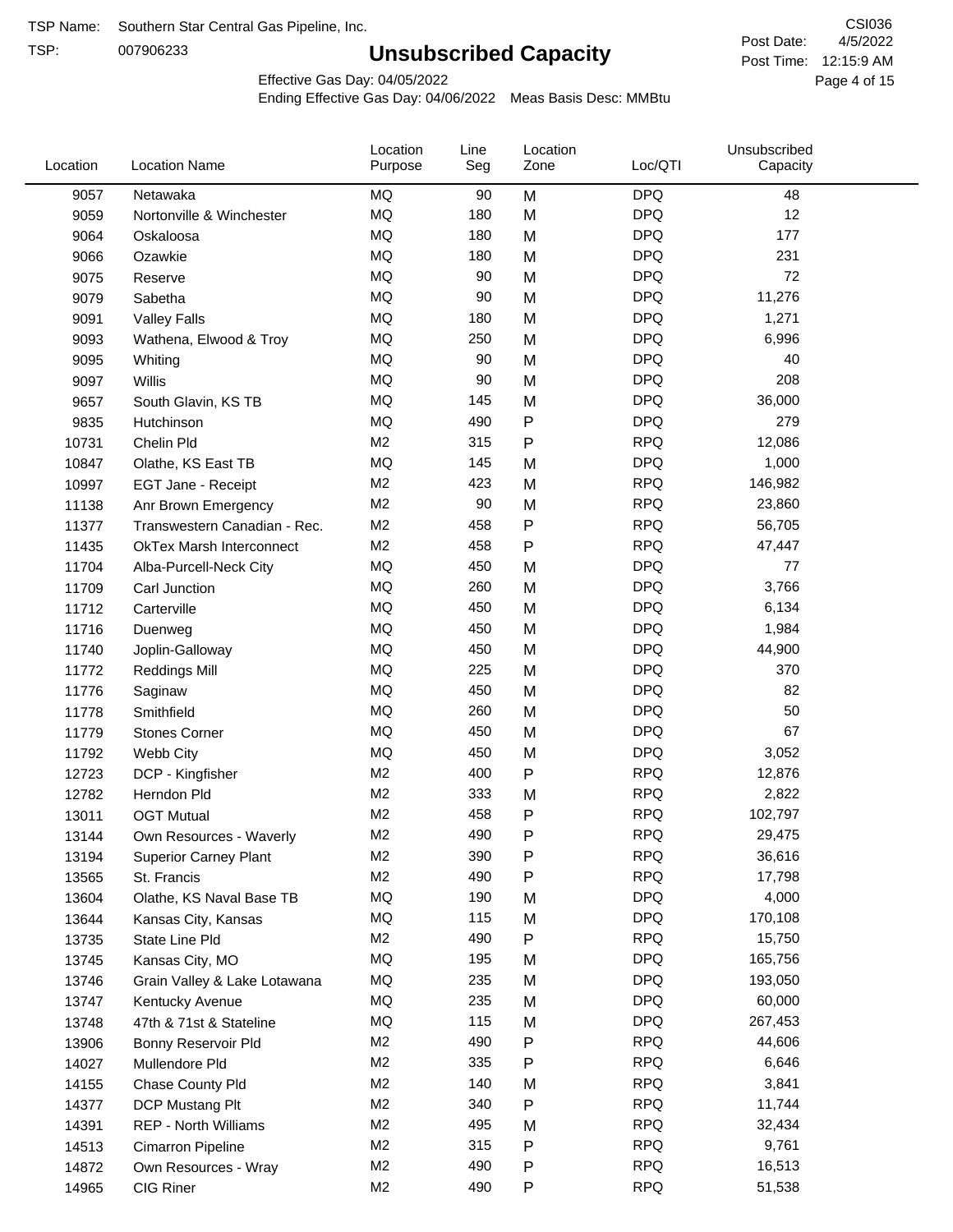TSP:

# **Unsubscribed Capacity**

4/5/2022 Page 5 of 15 Post Time: 12:15:9 AM CSI036 Post Date:

Effective Gas Day: 04/05/2022

| Location | <b>Location Name</b>               | Location<br>Purpose | Line<br>Seg | Location<br>Zone | Loc/QTI    | Unsubscribed<br>Capacity |  |
|----------|------------------------------------|---------------------|-------------|------------------|------------|--------------------------|--|
| 14971    | <b>KGST Ark River</b>              | M <sub>2</sub>      | 130         | P                | <b>RPQ</b> | 56,934                   |  |
| 15011    | <b>EOIT Noble</b>                  | M <sub>2</sub>      | 400         | P                | <b>RPQ</b> | 46,050                   |  |
| 15012    | Cleveland Mo                       | <b>MQ</b>           | 235         | M                | <b>DPQ</b> | 26                       |  |
| 15020    | East Lynne & Garden City           | MQ                  | 235         | M                | <b>DPQ</b> | 830                      |  |
| 15024    | Freeman                            | <b>MQ</b>           | 235         | M                | <b>DPQ</b> | 76                       |  |
| 15032    | Holden                             | <b>MQ</b>           | 235         | M                | <b>DPQ</b> | 4,017                    |  |
| 15044    | Kingsville                         | <b>MQ</b>           | 235         | M                | <b>DPQ</b> | 41                       |  |
| 15050    | Lone Jack                          | MQ                  | 235         | M                | <b>DPQ</b> | 288                      |  |
| 15064    | Peculiar                           | <b>MQ</b>           | 235         | M                | <b>DPQ</b> | 2,265                    |  |
| 15066    | Pleasant Hill                      | MQ                  | 235         | M                | <b>DPQ</b> | 4,776                    |  |
| 15117    | Hulah                              | M <sub>2</sub>      | 335         | P                | <b>RPQ</b> | 2,730                    |  |
| 15142    | <b>EOIT McClain</b>                | M <sub>2</sub>      | 385         | P                | <b>RPQ</b> | 91,338                   |  |
| 15216    | Dearborn MO                        | MQ                  | 250         | M                | <b>DPQ</b> | 1,372                    |  |
| 15223    | Nimrod                             | M <sub>2</sub>      | 340         | P                | <b>RPQ</b> | 23,446                   |  |
| 15236    | Questar Skull Creek                | M <sub>2</sub>      | 490         | P                | <b>RPQ</b> | 49,874                   |  |
| 15253    | DCP - Cimarron Plant               | M <sub>2</sub>      | 458         | P                | <b>RPQ</b> | 117,425                  |  |
| 15256    | New Market & Trimble               | <b>MQ</b>           | 250         | M                | <b>DPQ</b> | 92                       |  |
| 15266    | <b>CIG Floris</b>                  | M <sub>2</sub>      | 315         | P                | <b>RPQ</b> | 81,012                   |  |
| 15300    | <b>OFS Stateline</b>               | M <sub>2</sub>      | 458         | P                | <b>RPQ</b> | 48,284                   |  |
| 15343    | St. Francis Pld                    | M <sub>2</sub>      | 490         | P                | <b>RPQ</b> | 13,960                   |  |
| 15405    | Golden Gas Pld                     | M <sub>2</sub>      | 315         | P                | <b>RPQ</b> | 25,274                   |  |
| 15430    | Velma Gas Plant                    | M <sub>2</sub>      | 385         | P                | <b>RPQ</b> | 53,846                   |  |
| 15433    | Scout - Satanta                    | M <sub>2</sub>      | 130         | P                | <b>RPQ</b> | 185,442                  |  |
| 15857    | DCP - Sholem                       | M <sub>2</sub>      | 385         | P                | <b>RPQ</b> | 2,182                    |  |
| 15907    | Cowley Gas Systems, LLC            | M <sub>2</sub>      | 333         | M                | <b>RPQ</b> | 3,084                    |  |
| 16013    | South Olathe TB                    | MQ                  | 145         | M                | <b>DPQ</b> | 24,000                   |  |
| 16289    | Scout - Jayhawk                    | M <sub>2</sub>      | 130         | P                | <b>RPQ</b> | 125,886                  |  |
| 16294    | Wamsutter - Echo Springs           | M <sub>2</sub>      | 490         | P                | <b>RPQ</b> | 223,278                  |  |
| 16376    | Salt Plains Storage                | M <sub>2</sub>      | 315         | P                | <b>RPQ</b> | 225,257                  |  |
| 16453    | <b>ETC Texas Pipeline Beaver</b>   | M <sub>2</sub>      | 315         | P                | <b>RPQ</b> | 86,510                   |  |
| 16478    | Envirotek Fuel Systems Inc         | M <sub>2</sub>      | 497         | P                | <b>RPQ</b> | 4,818                    |  |
| 16508    | Blue Jacket                        | <b>MQ</b>           | 225         | M                | <b>DPQ</b> | 81                       |  |
| 16516    | Commerce                           | MQ                  | 225         | M                | <b>DPQ</b> | 6,869                    |  |
| 16532    | Hockerville                        | <b>MQ</b>           | 225         | M                | <b>DPQ</b> | 219                      |  |
| 16534    | Quapaw                             | M <sub>2</sub>      | 225         | M                | <b>RPQ</b> | 29,362                   |  |
| 16552    | Miami                              | MQ                  | 225         | M                | <b>DPQ</b> | 28,664                   |  |
| 16562    | Republican                         | M <sub>2</sub>      | 490         | Ρ                | <b>RPQ</b> | 108,219                  |  |
| 16568    | Quapaw                             | MQ                  | 225         | M                | <b>DPQ</b> | 342                      |  |
| 16582    | EnergyVest - W Lenapah             | M <sub>2</sub>      | 225         | M                | <b>RPQ</b> | 17,625                   |  |
| 16583    | Cranor Tap                         | M <sub>2</sub>      | 497         | Ρ                | <b>RPQ</b> | 6,060                    |  |
| 16584    | Oneok Westex Hemphill              | M2                  | 458         | Ρ                | <b>RPQ</b> | 54,887                   |  |
| 16592    | <b>TIGT Sugar Creek</b>            | M <sub>2</sub>      | 235         | M                | <b>RPQ</b> | 15,186                   |  |
| 16593    | <b>TIGT Glavin</b>                 | M <sub>2</sub>      | 190         | M                | <b>RPQ</b> | 113,678                  |  |
| 16604    | Osage Hills                        | M <sub>2</sub>      | 357         | Ρ                | <b>RPQ</b> | 10,303                   |  |
| 16620    | <b>ETC Texas Pipeline Canadian</b> | M <sub>2</sub>      | 458         | P                | <b>RPQ</b> | 39,194                   |  |
| 16621    | <b>ETC Texas Pipeline Hemphill</b> | M <sub>2</sub>      | 458         | Ρ                | <b>RPQ</b> | 61,340                   |  |
| 16667    | ECQ Pipeline - Powell              | M <sub>2</sub>      | 117         | M                | <b>RPQ</b> | 13,610                   |  |
| 16679    | Fox Plant                          | M <sub>2</sub>      | 385         | Ρ                | <b>RPQ</b> | 5,174                    |  |
| 16746    | Roxanna                            | M <sub>2</sub>      | 495         | M                | <b>RPQ</b> | 4,505                    |  |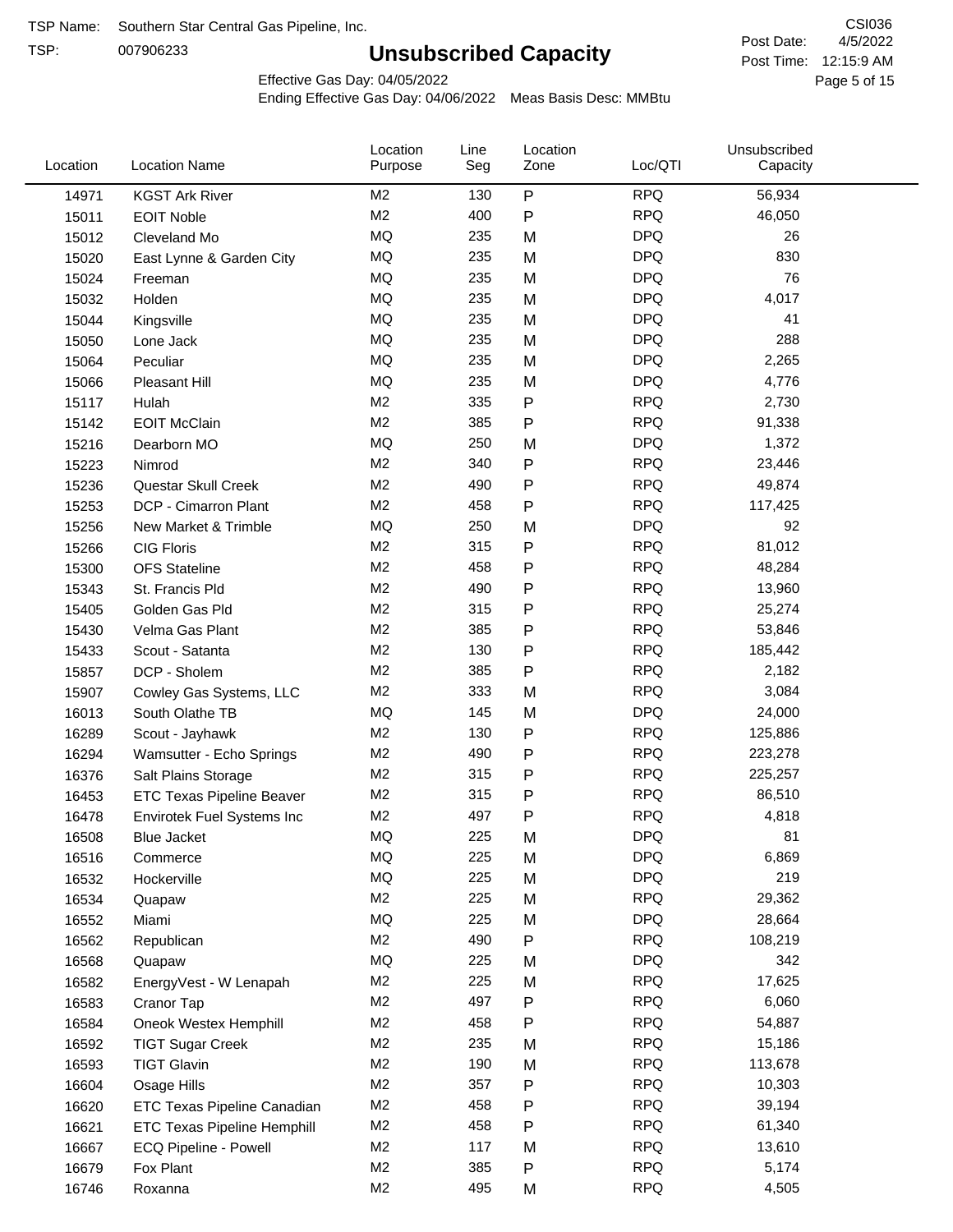TSP:

# **Unsubscribed Capacity**

4/5/2022 Page 6 of 15 Post Time: 12:15:9 AM CSI036 Post Date:

Effective Gas Day: 04/05/2022

| Location | <b>Location Name</b>             | Location<br>Purpose | Line<br>Seg | Location<br>Zone | Loc/QTI    | Unsubscribed<br>Capacity |  |
|----------|----------------------------------|---------------------|-------------|------------------|------------|--------------------------|--|
| 16747    | RedBud-Thayer Tap                | M2                  | 495         | M                | <b>RPQ</b> | 4,872                    |  |
| 16750    | Dilworth Rms                     | M <sub>2</sub>      | 333         | P                | <b>RPQ</b> | 5,334                    |  |
| 16757    | River Rock - Fireside            | M <sub>2</sub>      | 495         | M                | <b>RPQ</b> | 66,400                   |  |
| 16774    | River Rock - E Lenapah           | M <sub>2</sub>      | 225         | M                | <b>RPQ</b> | 17,605                   |  |
| 16794    | <b>NNG Kiowa</b>                 | M <sub>2</sub>      | 130         | P                | <b>RPQ</b> | 73,872                   |  |
| 16798    | <b>Endeavor Energy Resources</b> | M <sub>2</sub>      | 225         | M                | <b>RPQ</b> | 9,982                    |  |
| 16802    | Sunwest                          | M <sub>2</sub>      | 117         | M                | <b>RPQ</b> | 6,183                    |  |
| 16806    | Bluco- East Wann                 | M <sub>2</sub>      | 225         | M                | <b>RPQ</b> | 8,850                    |  |
| 16807    | Bitter Creek Eckley Pld-Yuma     | M <sub>2</sub>      | 490         | $\mathsf{P}$     | <b>RPQ</b> | 35,096                   |  |
| 16812    | <b>RiverGas</b>                  | M <sub>2</sub>      | 95          | M                | <b>RPQ</b> | 5,590                    |  |
| 16813    | Cheyenne Plains - Sand Dune      | M <sub>2</sub>      | 130         | P                | <b>RPQ</b> | 395,434                  |  |
| 16817    | <b>Midwest Energy</b>            | M <sub>2</sub>      | 495         | M                | <b>RPQ</b> | 7,179                    |  |
| 16819    | River Rock- Keeton               | M <sub>2</sub>      | 225         | M                | <b>RPQ</b> | 9,535                    |  |
| 16820    | Superior - Hemphill              | M <sub>2</sub>      | 458         | P                | <b>RPQ</b> | 50,052                   |  |
| 16821    | Yuma West                        | M <sub>2</sub>      | 490         | P                | <b>RPQ</b> | 15,688                   |  |
| 16822    | Jayhawk PLD                      | M <sub>2</sub>      | 95          | M                | <b>RPQ</b> | 4,292                    |  |
| 16824    | Coon Creek                       | M <sub>2</sub>      | 497         | P                | <b>RPQ</b> | 8,858                    |  |
| 16835    | Shiloh                           | M2                  | 495         | M                | <b>RPQ</b> | 8,573                    |  |
| 16836    | Evergy - South Harper            | MQ                  | 235         | M                | <b>DPQ</b> | 86,400                   |  |
| 16837    | <b>EKAE Ethanol Plant</b>        | MQ                  | 496         | M                | <b>DPQ</b> | 1,397                    |  |
| 16840    | Nearman Creek Power Plant        | MQ                  | 195         | M                | <b>DPQ</b> | 28,800                   |  |
| 16844    | <b>Montgomery County</b>         | M <sub>2</sub>      | 260         | M                | <b>RPQ</b> | 8,000                    |  |
| 16848    | Colt-Liberty                     | M <sub>2</sub>      | 260         | M                | <b>RPQ</b> | 4,000                    |  |
| 16849    | City of Mulvane Power Plant      | MQ                  | 120         | ${\sf P}$        | <b>DPQ</b> | 2,880                    |  |
| 16850    | Escalera - Cow Creek             | M <sub>2</sub>      | 490         | P                | <b>RPQ</b> | 66,094                   |  |
| 16852    | Southeastern KS P/L Wilson       | M <sub>2</sub>      | 495         | M                | <b>RPQ</b> | 60,000                   |  |
| 16857    | Superior - Cashion               | M2                  | 400         | P                | <b>RPQ</b> | 10,482                   |  |
| 16862    | Superior - Perkins               | M <sub>2</sub>      | 390         | P                | <b>RPQ</b> | 21,660                   |  |
| 16865    | RedBud-Mound Valley              | M <sub>2</sub>      | 260         | M                | <b>RPQ</b> | 8,000                    |  |
| 16871    | <b>TIGT Grant</b>                | M <sub>2</sub>      | 130         | P                | <b>RPQ</b> | 50,000                   |  |
| 16872    | River Rock - Jayhawk             | M <sub>2</sub>      | 495         | M                | <b>RPQ</b> | 57,579                   |  |
| 16873    | Layne Energy Sycamore            | M <sub>2</sub>      | 495         | M                | <b>RPQ</b> | 15,000                   |  |
| 16875    | Crenshaw Road                    | MQ                  | 455         | M                | <b>DPQ</b> | 33,611                   |  |
| 16877    | Acme Energy Services, Inc.       | M <sub>2</sub>      | 260         | M                | <b>RPQ</b> | 8,000                    |  |
| 16880    | Cottonwood                       | M <sub>2</sub>      | 235         | M                | <b>RPQ</b> | 1,000                    |  |
| 16883    | Cherryvale Boorigie PLd          | M <sub>2</sub>      | 495         | M                | <b>RPQ</b> | 34,135                   |  |
| 16884    | Keystone Delivery                | MQ                  | 390         | P                | <b>DPQ</b> | 6,067                    |  |
| 16890    | ADM/Deerfield                    | MQ                  | 95          | M                | <b>DPQ</b> | 6,078                    |  |
| 16891    | <b>KP Liberty</b>                | M <sub>2</sub>      | 260         | M                | <b>RPQ</b> | 8,300                    |  |
| 16897    | <b>REP - South Williams</b>      | M <sub>2</sub>      | 117         | M                | <b>RPQ</b> | 30,198                   |  |
| 16905    | NEOK Production Company,         | M <sub>2</sub>      | 225         | M                | <b>RPQ</b> | 7,970                    |  |
| 16908    | River Rock - Ft. Scott           | M2                  | 495         | M                | <b>RPQ</b> | 54,600                   |  |
| 16911    | Evergy - Lake Road               | MQ                  | 250         | M                | <b>DPQ</b> | 34,400                   |  |
| 16912    | Targa - Waynoka                  | M <sub>2</sub>      | 315         | P                | <b>RPQ</b> | 157,111                  |  |
| 16916    | Kansas Ethanol, LLC              | MQ                  | 490         | P                | <b>DPQ</b> | 3,500                    |  |
| 16917    | Downstream Casino                | MQ                  | 225         | M                | <b>DPQ</b> | 1,510                    |  |
| 16918    | Show Me Ethanol                  | MQ                  | 425         | M                | <b>DPQ</b> | 6,623                    |  |
| 16922    | <b>Timberline Energy</b>         | M <sub>2</sub>      | 340         | P                | <b>RPQ</b> | 6,846                    |  |
| 16923    | Mid-Continent Market             | MQ                  | 120         | P                | <b>DPQ</b> | 30,000                   |  |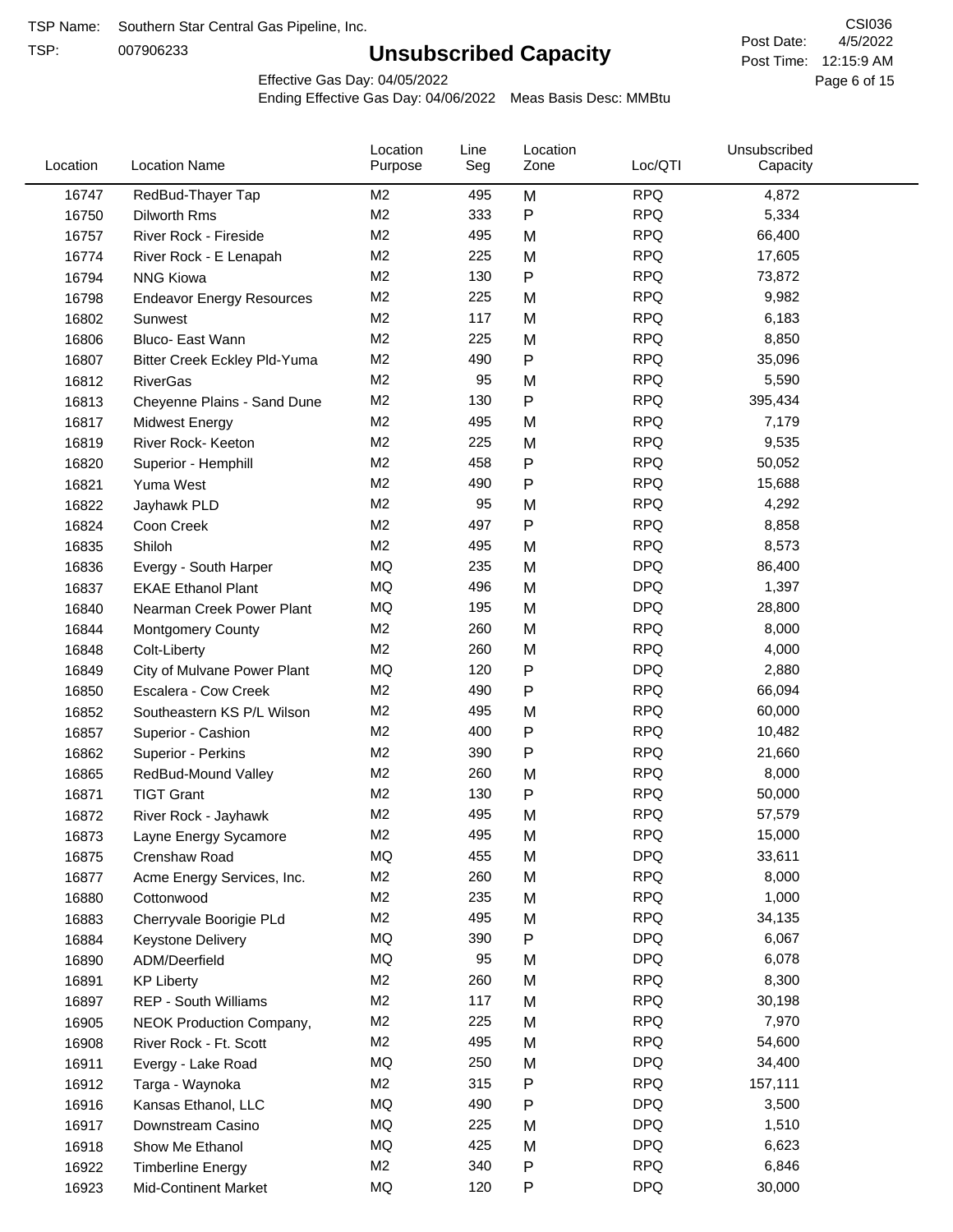TSP:

# **Unsubscribed Capacity**

4/5/2022 Page 7 of 15 Post Time: 12:15:9 AM CSI036 Post Date:

Effective Gas Day: 04/05/2022

| Location | <b>Location Name</b>                | Location<br>Purpose | Line<br>Seg | Location<br>Zone | Loc/QTI    | Unsubscribed<br>Capacity |  |
|----------|-------------------------------------|---------------------|-------------|------------------|------------|--------------------------|--|
| 16931    | Midwest Energy - Goodman            | MQ                  | 490         | ${\sf P}$        | <b>DPQ</b> | 8,000                    |  |
| 16933    | Westar Emporia Energy               | MQ                  | 140         | M                | <b>DPQ</b> | 106,202                  |  |
| 16935    | River Rock - Graybill               | M <sub>2</sub>      | 260         | M                | <b>RPQ</b> | 23,168                   |  |
| 16941    | REP - Independence CDP              | M <sub>2</sub>      | 117         | M                | <b>RPQ</b> | 29,270                   |  |
| 16942    | <b>Big Timber</b>                   | M <sub>2</sub>      | 490         | P                | <b>RPQ</b> | 49,356                   |  |
| 16945    | <b>ETC Texas Pipeline Antelope</b>  | M <sub>2</sub>      | 458         | P                | <b>RPQ</b> | 110,000                  |  |
| 16949    | Summit Branson                      | MQ                  | 455         | M                | <b>DPQ</b> | 62,208                   |  |
| 16952    | <b>Overland Park</b>                | MQ                  | 115         | M                | <b>DPQ</b> | 77,485                   |  |
| 16953    | Merriam                             | <b>MQ</b>           | 115         | M                | <b>DPQ</b> | 123,624                  |  |
| 16955    | Mustang Gas Products, LLC           | M <sub>2</sub>      | 405         | P                | <b>RPQ</b> | 25,550                   |  |
| 16956    | Superior - Ford                     | M <sub>2</sub>      | 130         | P                | <b>RPQ</b> | 17,375                   |  |
| 16962    | Summit Sedalia                      | MQ                  | 235         | M                | <b>DPQ</b> | 0                        |  |
| 16967    | Noble Energy - Lilli                | M <sub>2</sub>      | 490         | P                | <b>RPQ</b> | 40,863                   |  |
| 16972    | <b>ONG Norman</b>                   | <b>MQ</b>           | 385         | P                | <b>DPQ</b> | 40                       |  |
| 16975    | Superior - Spring Creek             | M <sub>2</sub>      | 315         | P                | <b>RPQ</b> | 7,680                    |  |
| 16976    | Bettis Asphalt & Construction       | MQ                  | 180         | M                | <b>DPQ</b> | 3,216                    |  |
| 16977    | <b>KGS Kansas Star Casino</b>       | MQ                  | 333         | P                | <b>DPQ</b> | 144                      |  |
| 16980    | <b>Black Hills Colwich</b>          | MQ                  | 120         | P                | <b>DPQ</b> | 9,995                    |  |
| 16981    | Superior - Bellmon                  | M <sub>2</sub>      | 380         | P                | <b>RPQ</b> | 63,800                   |  |
| 16983    | DCP Midstream - Ellis               | MQ                  | 458         | P                | <b>DPQ</b> | 6,702                    |  |
| 16988    | Atmos Energy - W. Lawrence          | MQ                  | 180         | M                | <b>DPQ</b> | 127                      |  |
| 16991    | Williams Midstream North Alva       | MQ                  | 315         | P                | <b>DPQ</b> | 1,992                    |  |
| 16992    | <b>ONG Ottawa</b>                   | <b>MQ</b>           | 225         | M                | <b>DPQ</b> | 0                        |  |
| 16993    | Farmer's Gas                        | <b>MQ</b>           | 130         | P                | <b>DPQ</b> | 9,000                    |  |
| 16996    | Scout Sublette Delivery             | MQ                  | 130         | P                | <b>DPQ</b> | 100                      |  |
| 16997    | Devon Energy Medford Station        | M <sub>2</sub>      | 315         | P                | <b>RPQ</b> | 30,000                   |  |
| 16998    | Cheyenne Light, Fuel and            | MQ                  | 490         | P                | <b>DPQ</b> | 90,800                   |  |
| 16999    | ETC - Crescent                      | M <sub>2</sub>      | 400         | P                | <b>RPQ</b> | 35,000                   |  |
| 17000    | Bourbon County, KS -                | MQ                  | 95          | M                | <b>DPQ</b> | 1                        |  |
| 17003    | Sunflower Electric Rubart           | MQ                  | 130         | P                | <b>DPQ</b> | 48,808                   |  |
| 17004    | <b>NGPL Beaver</b>                  | MQ                  | 315         | Ρ                | <b>DPQ</b> | 175,000                  |  |
| 17005    | ETC - Rose Valley (Delivery)        | MQ                  | 315         | Ρ                | <b>DPQ</b> | 5,000                    |  |
| 17006    | ETC - Rose Valley                   | M <sub>2</sub>      | 315         | P                | <b>RPQ</b> | 195,226                  |  |
| 17008    | <b>OMPA Lamb</b>                    | MQ                  | 335         | P                | <b>DPQ</b> | 51,383                   |  |
| 17009    | <b>Grasslands Energy Centennial</b> | M <sub>2</sub>      | 490         | P                | <b>RPQ</b> | 25,000                   |  |
| 17010    | Noble Keota Receipt                 | M <sub>2</sub>      | 490         | P                | <b>RPQ</b> | 52,200                   |  |
| 17011    | Noble Keota Delivery                | MQ                  | 490         | P                | <b>DPQ</b> | 52,200                   |  |
| 17013    | Enlink - Battle Ridge               | M <sub>2</sub>      | 390         | P                | <b>RPQ</b> | 31,824                   |  |
| 17021    | <b>TIGT Yuma</b>                    | M <sub>2</sub>      | 490         | Ρ                | <b>RPQ</b> | 24,562                   |  |
| 17033    | Kickapoo Nation School              | MQ                  | 90          | M                | <b>DPQ</b> | 300                      |  |
| 17034    | ENVIA Energy Oklahoma City,         | MQ                  | 400         | $\mathsf{P}$     | <b>DPQ</b> | 3,888                    |  |
| 17035    | Ameren Columbia                     | MQ                  | 235         | M                | <b>DPQ</b> | 35,512                   |  |
| 17036    | <b>Coffeyville Resources</b>        | MQ                  | 260         | M                | <b>DPQ</b> | 39,992                   |  |
| 17050    | Atmos - Forest View                 | MQ                  | 190         | M                | <b>DPQ</b> | 4,058                    |  |
| 17052    | ONG NW Oklahoma City                | MQ                  | 340         | P                | <b>DPQ</b> | 39,000                   |  |
| 17054    | <b>ONG Guthrie</b>                  | MQ                  | 400         | P                | <b>DPQ</b> | 4,799                    |  |
| 17055    | ETC Texas Pipeline Nash             | MQ                  | 458         | P                | <b>DPQ</b> | 1,500                    |  |
| 17056    | Blue Mountain - Chisholm Trail      | M <sub>2</sub>      | 340         | P                | <b>RPQ</b> | 72,000                   |  |
| 17057    | City of Tonkawa                     | MQ                  | 380         | P                | <b>DPQ</b> | 3,000                    |  |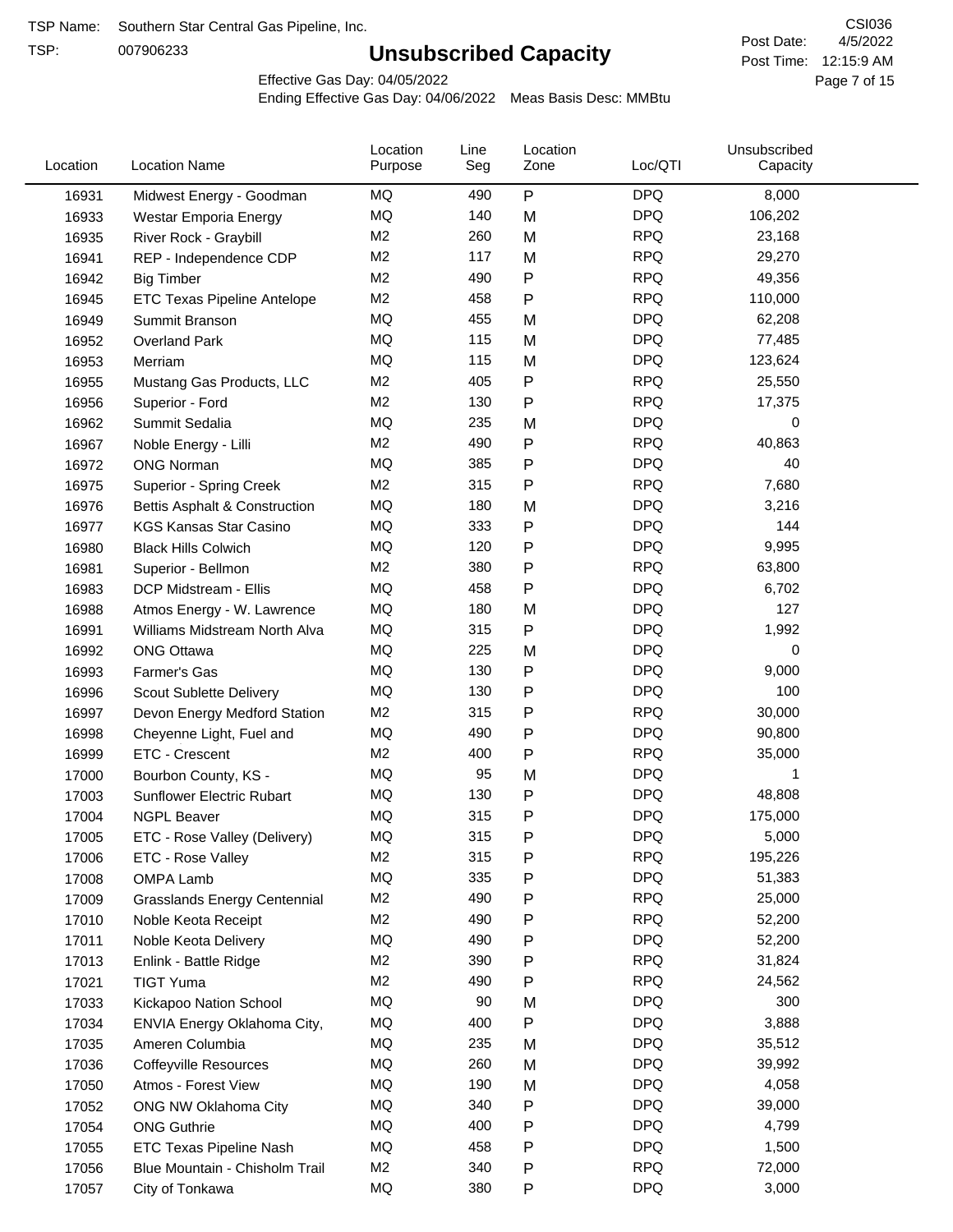TSP:

# **Unsubscribed Capacity**

4/5/2022 Page 8 of 15 Post Time: 12:15:9 AM CSI036 Post Date:

Effective Gas Day: 04/05/2022

| Location | <b>Location Name</b>           | Location<br>Purpose | Line<br>Seg | Location<br>Zone | Loc/QTI    | Unsubscribed<br>Capacity |  |
|----------|--------------------------------|---------------------|-------------|------------------|------------|--------------------------|--|
| 17058    | RPP - Hamm Landfill            | M <sub>2</sub>      | 195         | M                | <b>RPQ</b> | 2,500                    |  |
| 17060    | Atmos-Elk City                 | MQ                  | 87          | M                | <b>DPQ</b> | 216                      |  |
| 17064    | Koch - Enid                    | MQ                  | 405         | P                | <b>DPQ</b> | 0                        |  |
| 17065    | Canyon - Redcliff (Receipt)    | M <sub>2</sub>      | 458         | P                | <b>RPQ</b> | 180,000                  |  |
| 17066    | Canyon - Redcliff (Delivery)   | <b>MQ</b>           | 458         | P                | <b>DPQ</b> | 6,175                    |  |
| 17067    | Blue Mountain - Chisholm Trail | M <sub>2</sub>      | 340         | P                | <b>RPQ</b> | 70,000                   |  |
| 17068    | <b>EOIT Alfalfa</b>            | M <sub>2</sub>      | 458         | P                | <b>RPQ</b> | 200,000                  |  |
| 17069    | <b>NGPL Carter</b>             | MQ                  | 385         | P                | <b>DPQ</b> | 65,000                   |  |
| 17080    | <b>ONEOK Bakken Pipeline</b>   | MQ                  | 490         | P                | <b>DPQ</b> | 360                      |  |
| 17086    | NGPL - Mutual                  | MQ                  | 458         | P                | <b>DPQ</b> | 150,000                  |  |
| 17087    | REX-St.Joe                     | M <sub>2</sub>      | 250         | M                | <b>RPQ</b> | 78,606                   |  |
| 17091    | OGT - Maysville                | M <sub>2</sub>      | 385         | P                | <b>RPQ</b> | 110,000                  |  |
| 17096    | Northern Natural-Kiowa         | MQ                  | 130         | P                | <b>DPQ</b> | 100,000                  |  |
| 17104    | Black Hills - Plevna, KS TB    | MQ                  | 130         | P                | <b>DPQ</b> | 480                      |  |
| 17105    | WIC - Cheyenne Hub             | M <sub>2</sub>      | 490         | P                | <b>RPQ</b> | 144,000                  |  |
| 17113    | NGPL - Ford County Receipt     | M <sub>2</sub>      | 130         | P                | <b>RPQ</b> | 190,400                  |  |
| 17119    | Waste Mgmt RNG Receipt         | M <sub>2</sub>      | 400         | P                | <b>RPQ</b> | 2,976                    |  |
| 17404    | Anderson                       | MQ                  | 423         | M                | <b>DPQ</b> | 1,130                    |  |
| 17406    | Ash Grove, Walnut Grove & Wil  | MQ                  | 455         | M                | <b>DPQ</b> | 2,595                    |  |
| 17408    | Aurora                         | MQ                  | 455         | M                | <b>DPQ</b> | 850                      |  |
| 17410    | <b>Billings Mo</b>             | MQ                  | 455         | M                | <b>DPQ</b> | 2,918                    |  |
| 17414    | Clever Mo                      | MQ                  | 455         | M                | <b>DPQ</b> | 738                      |  |
| 17416    | Crane Mo                       | MQ                  | 455         | M                | <b>DPQ</b> | 2,944                    |  |
| 17418    | Diamond                        | MQ                  | 455         | M                | <b>DPQ</b> | 546                      |  |
| 17426    | Freistatt                      | MQ                  | 455         | M                | <b>DPQ</b> | 256                      |  |
| 17430    | Goodman                        | MQ                  | 423         | M                | <b>DPQ</b> | 625                      |  |
| 17448    | Lanagan                        | MQ                  | 423         | M                | <b>DPQ</b> | 337                      |  |
| 17452    | Marionville                    | MQ                  | 455         | M                | <b>DPQ</b> | 1,119                    |  |
| 17454    | Monett                         | MQ                  | 455         | M                | <b>DPQ</b> | 25,276                   |  |
| 17456    | Mt Vernon & Verona             | MQ                  | 455         | M                | <b>DPQ</b> | 4,407                    |  |
| 17458    | Neosho                         | <b>MQ</b>           | 455         | M                | <b>DPQ</b> | 8,597                    |  |
| 17460    | Noel & North Noel              | MQ                  | 423         | M                | <b>DPQ</b> | 19,472                   |  |
| 17462    | Nixa & Ozark                   | MQ                  | 455         | M                | <b>DPQ</b> | 5,340                    |  |
| 17464    | Pierce City                    | MQ                  | 455         | M                | <b>DPQ</b> | 3,281                    |  |
| 17466    | Pineville                      | MQ                  | 423         | M                | <b>DPQ</b> | 302                      |  |
| 17472    | Republic                       | MQ                  | 455         | M                | <b>DPQ</b> | 883                      |  |
| 17476    | Sarcoxie                       | MQ                  | 455         | M                | <b>DPQ</b> | 2,828                    |  |
| 17478    | Seneca                         | MQ                  | 225         | M                | <b>DPQ</b> | 9,873                    |  |
| 17492    | Wentworth                      | MQ                  | 455         | M                | <b>DPQ</b> | 193                      |  |
| 18328    | Goessel                        | MQ                  | 140         | M                | <b>DPQ</b> | 62                       |  |
| 18356    | Newton                         | MQ                  | 120         | P                | <b>DPQ</b> | 21,538                   |  |
| 19000    | Scout Jayhawk Delivery         | MQ                  | 130         | P                | <b>DPQ</b> | 185,442                  |  |
| 19548    | Lyndon                         | MQ                  | 140         | M                | <b>DPQ</b> | 655                      |  |
| 19552    | Melvern                        | MQ                  | 493         | M                | <b>DPQ</b> | 42                       |  |
| 19554    | Michigan Valley                | MQ                  | 140         | M                | <b>DPQ</b> | 339                      |  |
| 19564    | Pomona                         | MQ                  | 140         | Μ                | <b>DPQ</b> | 1,579                    |  |
| 19568    | Quenemo                        | MQ                  | 140         | M                | <b>DPQ</b> | 255                      |  |
| 19576    | Scranton                       | MQ                  | 140         | M                | <b>DPQ</b> | 632                      |  |
| 19608    | <b>Baldwin</b>                 | $\sf{MQ}$           | 180         | М                | <b>DPQ</b> | 2,754                    |  |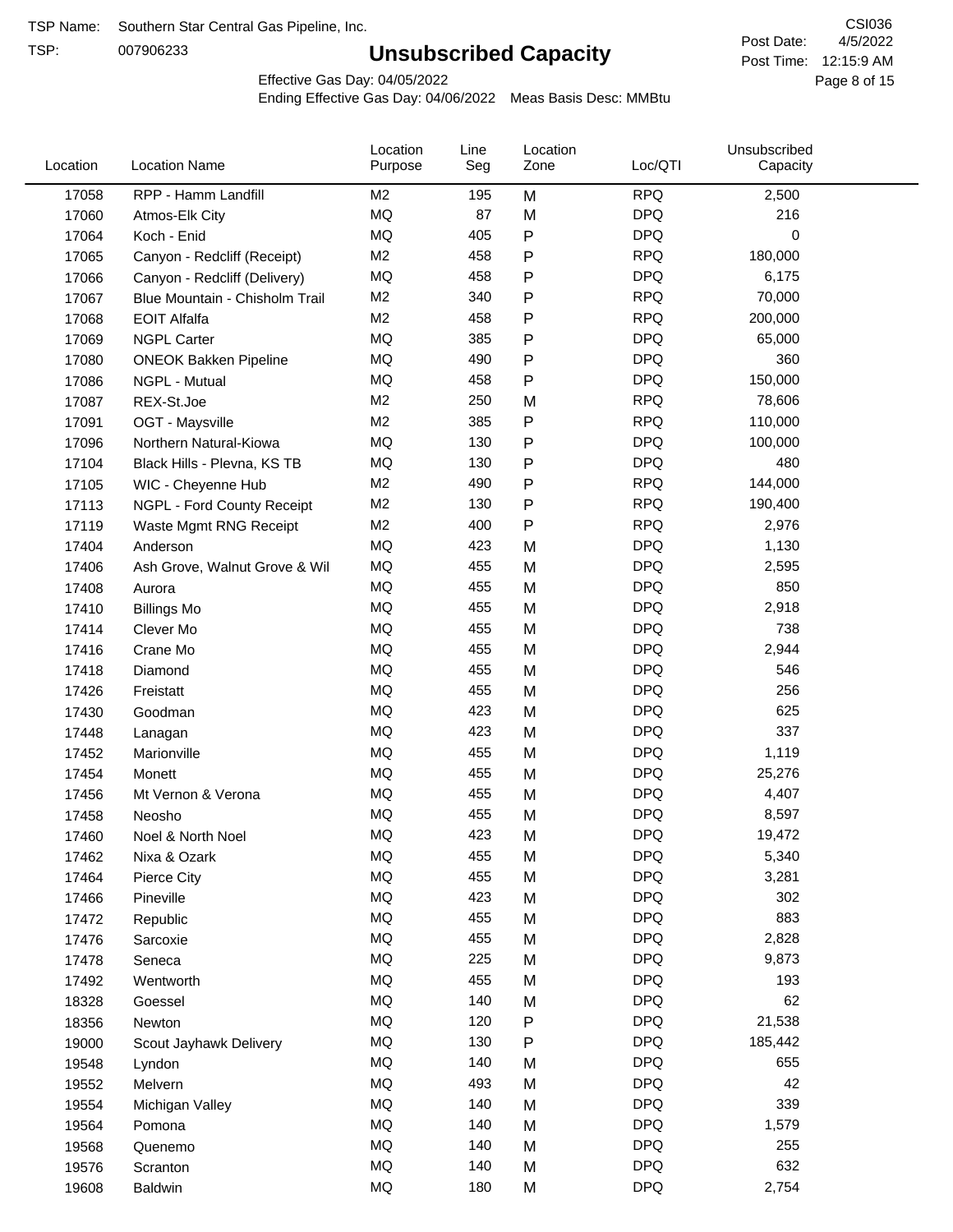TSP:

# **Unsubscribed Capacity**

4/5/2022 Page 9 of 15 Post Time: 12:15:9 AM CSI036 Post Date:

Effective Gas Day: 04/05/2022

| Location | <b>Location Name</b>  | Location<br>Purpose | Line<br>Seg | Location<br>Zone | Loc/QTI    | Unsubscribed<br>Capacity |  |
|----------|-----------------------|---------------------|-------------|------------------|------------|--------------------------|--|
| 19620    | Edgerton              | <b>MQ</b>           | 190         | M                | <b>DPQ</b> | 14                       |  |
| 19628    | Gardner               | MQ                  | 190         | M                | <b>DPQ</b> | 2,755                    |  |
| 19648    | Lecompton             | <b>MQ</b>           | 180         | M                | <b>DPQ</b> | 109                      |  |
| 19650    | Le Loup               | <b>MQ</b>           | 190         | M                | <b>DPQ</b> | 37                       |  |
| 19660    | Ottawa                | MQ                  | 493         | M                | <b>DPQ</b> | 6,129                    |  |
| 19664    | Perry                 | MQ                  | 180         | M                | <b>DPQ</b> | 407                      |  |
| 19666    | Princeton             | <b>MQ</b>           | 496         | M                | <b>DPQ</b> | 130                      |  |
| 19672    | Richmond              | MQ                  | 496         | M                | <b>DPQ</b> | 374                      |  |
| 19676    | Scipio                | MQ                  | 496         | M                | <b>DPQ</b> | 27                       |  |
| 19678    | Somerset & Rural      | MQ                  | 235         | M                | <b>DPQ</b> | 291                      |  |
| 19684    | Tonganoxie            | MQ                  | 195         | M                | <b>DPQ</b> | 7,420                    |  |
| 19690    | Wellsville            | <b>MQ</b>           | 190         | M                | <b>DPQ</b> | 2,007                    |  |
| 20709    | <b>Bronson Etc</b>    | <b>MQ</b>           | 95          | M                | <b>DPQ</b> | 360                      |  |
| 20712    | Carlyle               | <b>MQ</b>           | 495         | M                | <b>DPQ</b> | 26                       |  |
| 20714    | Cherryvale            | MQ                  | 495         | M                | <b>DPQ</b> | 586                      |  |
| 20716    | Colony                | MQ                  | 50          | M                | <b>DPQ</b> | 2,347                    |  |
| 20720    | Dennis                | MQ                  | 495         | M                | <b>DPQ</b> | 54                       |  |
| 20725    | Erie                  | MQ                  | 495         | M                | <b>DPQ</b> | 409                      |  |
| 20730    | Gas City & La Harpe   | <b>MQ</b>           | 495         | M                | <b>DPQ</b> | 1,457                    |  |
| 20764    | Parsons               | <b>MQ</b>           | 495         | M                | <b>DPQ</b> | 19,497                   |  |
| 20766    | Petrolia              | <b>MQ</b>           | 495         | M                | <b>DPQ</b> | 18                       |  |
| 20768    | Piqua                 | <b>MQ</b>           | 220         | M                | <b>DPQ</b> | 84                       |  |
| 20775    | South Mound           | <b>MQ</b>           | 495         | M                | <b>DPQ</b> | 45                       |  |
| 20785    | Thayer                | <b>MQ</b>           | 495         | M                | <b>DPQ</b> | 88                       |  |
| 20788    | Walnut & St Paul      | MQ                  | 95          | M                | <b>DPQ</b> | 658                      |  |
| 20792    | Welda                 | <b>MQ</b>           | 495         | M                | <b>DPQ</b> | 1,122                    |  |
| 21008    | <b>Baxter Springs</b> | <b>MQ</b>           | 225         | M                | <b>DPQ</b> | 1,830                    |  |
| 21015    | Columbus              | <b>MQ</b>           | 260         | M                | <b>DPQ</b> | 2,639                    |  |
| 21018    | Crestline             | <b>MQ</b>           | 260         | M                | <b>DPQ</b> | 156                      |  |
| 21021    | Fort Scott            | <b>MQ</b>           | 95          | M                | <b>DPQ</b> | 31,139                   |  |
| 21024    | Galena & Empire City  | <b>MQ</b>           | 260         | M                | <b>DPQ</b> | 3,023                    |  |
| 21048    | Lowell                | <b>MQ</b>           | 225         | M                | <b>DPQ</b> | 52                       |  |
| 21055    | N Riverton            | MQ                  | 260         | M                | <b>DPQ</b> | 148                      |  |
| 21060    | Oswego                | MQ                  | 260         | M                | <b>DPQ</b> | 2,588                    |  |
| 21080    | Treece                | <b>MQ</b>           | 225         | M                | <b>DPQ</b> | 473                      |  |
| 23576    | St Joseph             | MQ                  | 250         | M                | <b>DPQ</b> | 88,184                   |  |
| 24228    | Grantville            | MQ                  | 180         | M                | <b>DPQ</b> | 207                      |  |
| 24252    | Meriden               | MQ                  | 180         | M                | <b>DPQ</b> | 177                      |  |
| 24276    | Shawnee Heights       | MQ                  | 180         | M                | <b>DPQ</b> | 696                      |  |
| 24280    | Topeka                | MQ                  | 180         | M                | <b>DPQ</b> | 152,652                  |  |
| 26304    | Alma                  | MQ                  | 425         | M                | <b>DPQ</b> | 95                       |  |
| 26308    | Blackburn             | MQ                  | 425         | M                | <b>DPQ</b> | 163                      |  |
| 26312    | Carrollton            | MQ                  | 425         | M                | <b>DPQ</b> | 2,523                    |  |
| 26314    | Concordia             | <b>MQ</b>           | 425         | M                | <b>DPQ</b> | 1,576                    |  |
| 26316    | Corder                | MQ                  | 425         | M                | <b>DPQ</b> | 11                       |  |
| 26325    | Emma                  | MQ                  | 425         | M                | <b>DPQ</b> | 206                      |  |
| 26332    | Higginsville          | MQ                  | 425         | M                | <b>DPQ</b> | 28,860                   |  |
| 26344    | Knobnoster            | MQ                  | 235         | M                | <b>DPQ</b> | 16,700                   |  |
| 26348    | La Monte              | MQ                  | 235         | M                | <b>DPQ</b> | 111                      |  |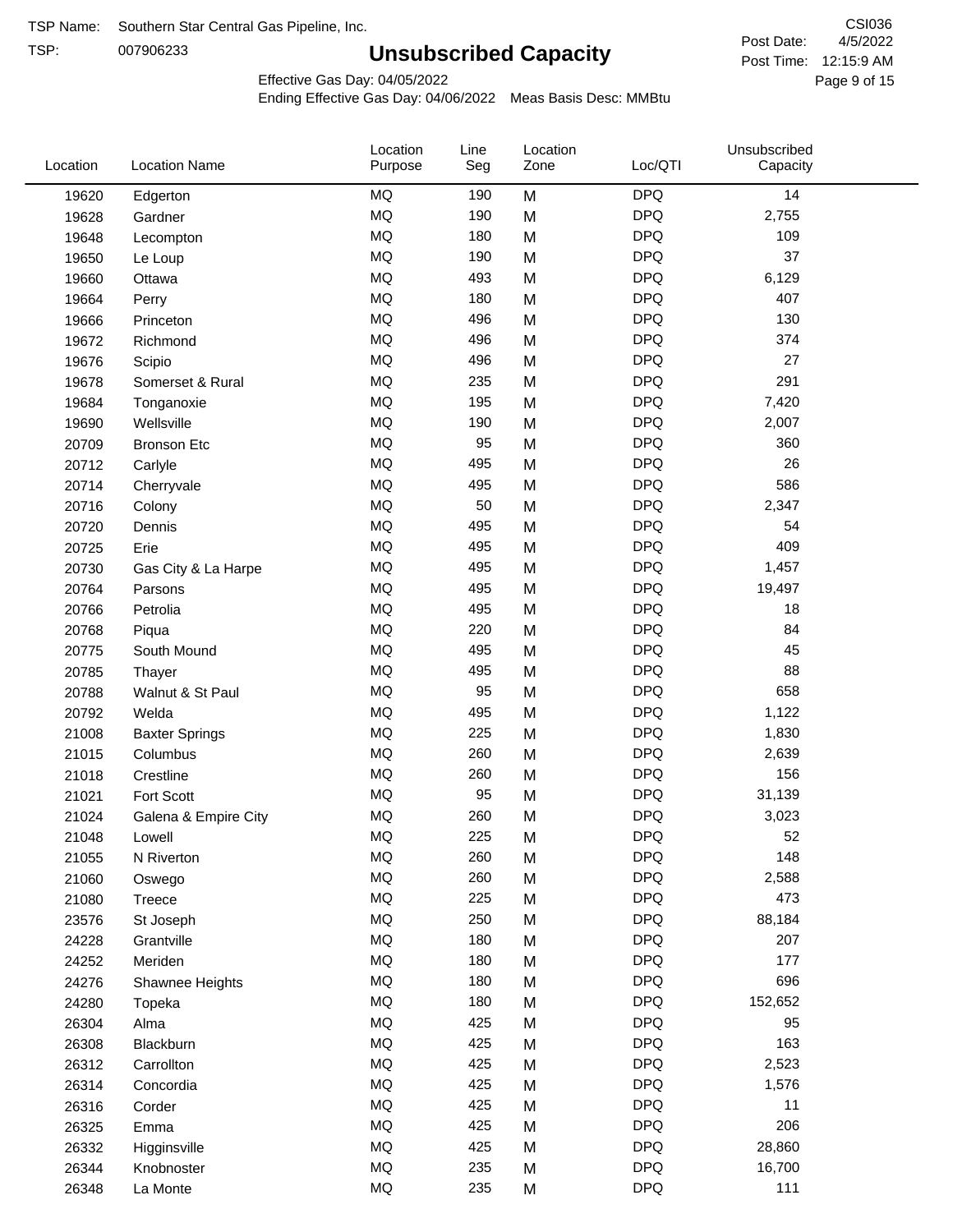TSP:

# **Unsubscribed Capacity**

4/5/2022 Page 10 of 15 Post Time: 12:15:9 AM CSI036 Post Date:

Unsubscribed

Effective Gas Day: 04/05/2022

Location

Ending Effective Gas Day: 04/06/2022 Meas Basis Desc: MMBtu

Line

Location

| Location | <b>Location Name</b>          | Purpose   | Seg | Zone         | Loc/QTI    | Capacity |  |
|----------|-------------------------------|-----------|-----|--------------|------------|----------|--|
| 26352    | Mt Leonard                    | MQ        | 425 | M            | <b>DPQ</b> | 167      |  |
| 26356    | Norborne                      | MQ        | 425 | M            | <b>DPQ</b> | 1,901    |  |
| 26376    | Slater                        | MQ        | 425 | M            | <b>DPQ</b> | 471      |  |
| 26378    | <b>Sweet Springs</b>          | MQ        | 425 | M            | <b>DPQ</b> | 584      |  |
| 26392    | Warrensburg                   | MQ        | 235 | M            | <b>DPQ</b> | 10,551   |  |
| 26394    | Waverly                       | <b>MQ</b> | 425 | M            | <b>DPQ</b> | 378      |  |
| 27015    | <b>Belle Plaine</b>           | MQ        | 333 | ${\sf P}$    | <b>DPQ</b> | 150      |  |
| 27020    | <b>Bentley</b>                | MQ        | 120 | P            | <b>DPQ</b> | 217      |  |
| 27035    | Derby                         | MQ        | 120 | P            | <b>DPQ</b> | 7,759    |  |
| 27040    | Andover                       | MQ        | 300 | M            | <b>DPQ</b> | 166      |  |
| 27050    | Haysville                     | MQ        | 120 | ${\sf P}$    | <b>DPQ</b> | 9,455    |  |
| 27060    | Mulvane                       | MQ        | 120 | P            | <b>DPQ</b> | 9,778    |  |
| 27065    | Rose Hill                     | MQ        | 295 | P            | <b>DPQ</b> | 5,386    |  |
| 27070    | Sedgwick                      | MQ        | 120 | P            | <b>DPQ</b> | 7,149    |  |
| 27080    | Udall                         | <b>MQ</b> | 333 | P            | <b>DPQ</b> | 538      |  |
| 27085    | <b>Valley Center</b>          | MQ        | 120 | P            | <b>DPQ</b> | 51,875   |  |
| 27092    | Wichita                       | MQ        | 120 | $\mathsf{P}$ | <b>DPQ</b> | 259,947  |  |
| 29001    | Atchison                      | MQ        | 90  | M            | <b>DPQ</b> | 20,786   |  |
| 29002    | Emporia                       | MQ        | 140 | M            | <b>DPQ</b> | 15,524   |  |
| 29003    | Leavenworth                   | MQ        | 195 | M            | <b>DPQ</b> | 14,939   |  |
| 29005    | Effingham                     | MQ        | 90  | M            | <b>DPQ</b> | 269      |  |
| 30804    | Abbyville                     | MQ        | 130 | P            | <b>DPQ</b> | 195      |  |
| 34612    | Altamont                      | MQ        | 260 | M            | <b>DPQ</b> | 119      |  |
| 35013    | Americus                      | <b>MQ</b> | 140 | M            | <b>DPQ</b> | 31       |  |
| 35515    | <b>ANR Alden</b>              | MQ        | 490 | ${\sf P}$    | <b>DPQ</b> | 135,571  |  |
| 36918    | Argonia                       | MQ        | 120 | ${\sf P}$    | <b>DPQ</b> | 15       |  |
| 37100    | Wynona                        | MQ        | 334 | P            | <b>DPQ</b> | 287      |  |
| 37118    | Hominy                        | MQ        | 357 | P            | <b>DPQ</b> | 91       |  |
| 37172    | <b>Black Hills Hutchinson</b> | MQ        | 130 | P            | <b>DPQ</b> | 15,360   |  |
| 37175    | EGT Jane - Delivery           | MQ        | 423 | M            | <b>DPQ</b> | 216,201  |  |
| 38021    | Auburn                        | <b>MQ</b> | 180 | M            | <b>DPQ</b> | 756      |  |
| 38522    | <b>Avant Utilities</b>        | MQ        | 357 | P            | <b>DPQ</b> | 157      |  |
| 41709    | <b>Billings</b>               | MQ        | 380 | P            | <b>DPQ</b> | 2,032    |  |
| 42915    | Springfield                   | MQ        | 455 | M            | <b>DPQ</b> | 698,615  |  |
| 44021    | Burlingame                    | $\sf{MQ}$ | 140 | M            | <b>DPQ</b> | 1,686    |  |
| 44121    | Alfalfa City Ok               | MQ        | 315 | P            | <b>DPQ</b> | 394      |  |
| 45301    | Cassoday                      | MQ        | 140 | M            | <b>DPQ</b> | 0        |  |
| 46608    | Chanute                       | MQ        | 495 | M            | <b>DPQ</b> | 51,665   |  |
| 46809    | Florence                      | MQ        | 140 | M            | <b>DPQ</b> | 1,001    |  |
| 47412    | Cleveland                     | MQ        | 357 | P            | <b>DPQ</b> | 1,569    |  |
| 47641    | CIG Riner                     | MQ        | 490 | P            | <b>DPQ</b> | 62,965   |  |
| 48015    | Bourbon County, KS            | MQ        | 95  | M            | <b>DPQ</b> | 4,627    |  |
| 48301    | Copan                         | MQ        | 497 | P            | <b>DPQ</b> | 358      |  |
| 55502    | Danville                      | $\sf{MQ}$ | 120 | Ρ            | <b>DPQ</b> | 166      |  |
| 56601    | Denison                       | MQ        | 90  | M            | <b>DPQ</b> | 79       |  |
| 58518    | Drumright                     | MQ        | 390 | P            | <b>DPQ</b> | 4,485    |  |
| 60706    | Peckham                       | MQ        | 117 | M            | <b>DPQ</b> | 67       |  |
| 62810    | Black Hills - Enterprise TB   | MQ        | 130 | P            | <b>DPQ</b> | 990      |  |
| 63919    | Eskridge                      | $\sf{MQ}$ | 140 | M            | <b>DPQ</b> | 820      |  |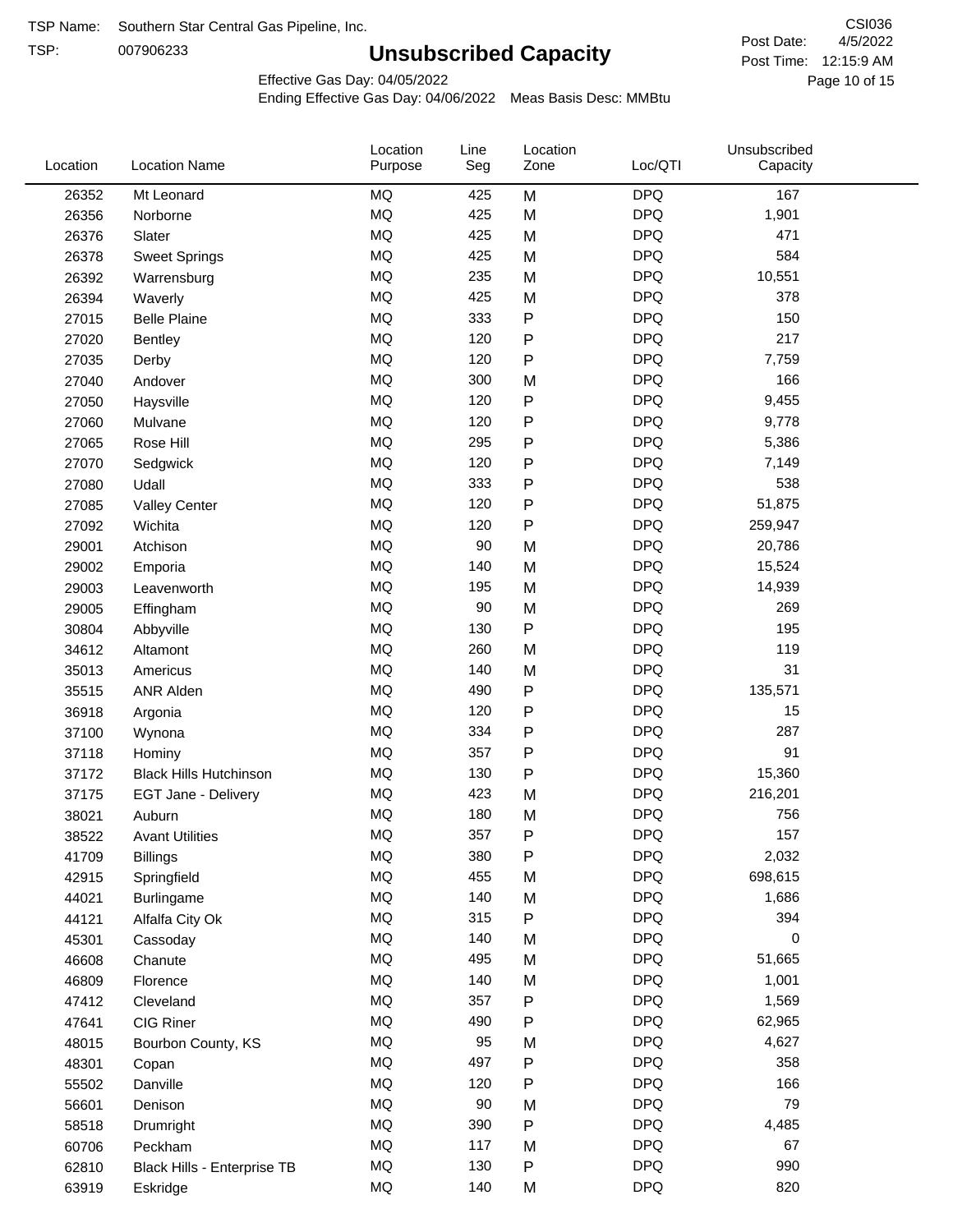TSP:

# **Unsubscribed Capacity**

4/5/2022 Page 11 of 15 Post Time: 12:15:9 AM CSI036 Post Date:

Effective Gas Day: 04/05/2022

| Location | <b>Location Name</b>          | Location<br>Purpose | Line<br>Seg | Location<br>Zone | Loc/QTI    | Unsubscribed<br>Capacity |  |
|----------|-------------------------------|---------------------|-------------|------------------|------------|--------------------------|--|
| 68015    | Ford                          | <b>MQ</b>           | 130         | $\mathsf{P}$     | <b>DPQ</b> | 424                      |  |
| 68518    | Freedom                       | <b>MQ</b>           | 315         | $\mathsf{P}$     | <b>DPQ</b> | 12                       |  |
| 70408    | <b>Garnett KS</b>             | <b>MQ</b>           | 496         | M                | <b>DPQ</b> | 15,099                   |  |
| 70610    | Gate                          | <b>MQ</b>           | 315         | P                | <b>DPQ</b> | 63                       |  |
| 74416    | Pocasset                      | <b>MQ</b>           | 340         | P                | <b>DPQ</b> | 96                       |  |
| 77118    | Granby                        | <b>MQ</b>           | 455         | M                | <b>DPQ</b> | 816                      |  |
| 77308    | <b>Bonner Springs Ks</b>      | MQ                  | 190         | M                | <b>DPQ</b> | 7,104                    |  |
| 77512    | Eureka, Toronto & Neal        | MQ                  | 140         | M                | <b>DPQ</b> | 2,306                    |  |
| 77705    | Anthony                       | <b>MQ</b>           | 120         | ${\sf P}$        | <b>DPQ</b> | 26,858                   |  |
| 80312    | <b>Hamilton Ks</b>            | <b>MQ</b>           | 140         | M                | <b>DPQ</b> | 445                      |  |
| 80515    | Atmos - Strong Cty &          | MQ                  | 140         | M                | <b>DPQ</b> | 27                       |  |
| 83418    | Howard Ks                     | <b>MQ</b>           | 498         | M                | <b>DPQ</b> | 3,629                    |  |
| 84021    | Humboldt Ks                   | MQ                  | 495         | M                | <b>DPQ</b> | 4,390                    |  |
| 86717    | Iola Ks                       | <b>MQ</b>           | 495         | M                | <b>DPQ</b> | 10,749                   |  |
| 96108    | <b>Black Hills - Lawrence</b> | MQ                  | 180         | M                | <b>DPQ</b> | 45,466                   |  |
| 96912    | Kechi Ks                      | MQ                  | 120         | P                | <b>DPQ</b> | 150                      |  |
| 97112    | Copeland                      | <b>MQ</b>           | 130         | P                | <b>DPQ</b> | 15,628                   |  |
| 102512   | Lebo                          | <b>MQ</b>           | 493         | M                | <b>DPQ</b> | 273                      |  |
| 103101   | Lenapah                       | <b>MQ</b>           | 225         | M                | <b>DPQ</b> | 249                      |  |
| 104615   | Liberal                       | <b>MQ</b>           | 260         | M                | <b>DPQ</b> | 204                      |  |
| 108119   | Ochelata                      | <b>MQ</b>           | 357         | ${\sf P}$        | <b>DPQ</b> | 168                      |  |
| 108221   | Washington                    | <b>MQ</b>           | 497         | P                | <b>DPQ</b> | 395                      |  |
| 110412   | McLouth                       | <b>MQ</b>           | 170         | M                | <b>DPQ</b> | 113                      |  |
| 110908   | Mannford                      | <b>MQ</b>           | 357         | $\mathsf{P}$     | <b>DPQ</b> | 456                      |  |
| 113612   | Webb City, OK TB              | MQ                  | 335         | P                | <b>DPQ</b> | 317                      |  |
| 113713   | Osage City Ok                 | MQ                  | 357         | P                | <b>DPQ</b> | 239                      |  |
| 113812   | Clinton & Leeton              | <b>MQ</b>           | 235         | M                | <b>DPQ</b> | 21,928                   |  |
| 113852   | Marshall                      | <b>MQ</b>           | 425         | M                | <b>DPQ</b> | 14,581                   |  |
| 113856   | Nevada                        | <b>MQ</b>           | 95          | M                | <b>DPQ</b> | 9,333                    |  |
| 113864   | <b>Platte City</b>            | MQ                  | 250         | M                | <b>DPQ</b> | 2,890                    |  |
| 113872   | Lexington-Richmond-Henrietta  | MQ                  | 425         | M                | <b>DPQ</b> | 3,022                    |  |
| 113876   | Sedalia                       | MQ                  | 235         | M                | <b>DPQ</b> | 26,188                   |  |
| 113880   | Tracy                         | MQ                  | 250         | M                | <b>DPQ</b> | 135                      |  |
| 113892   | Weston                        | MQ                  | 250         | M                | <b>DPQ</b> | 1,140                    |  |
| 118121   | Mulberry                      | MQ                  | 260         | M                | <b>DPQ</b> | 239                      |  |
| 118321   | Mulhall                       | MQ                  | 400         | P                | <b>DPQ</b> | 150                      |  |
| 120000   | Spire                         | MQ                  | 235         | M                | <b>DPQ</b> | 13,115                   |  |
| 121110   | Neodesha                      | MQ                  | 495         | M                | <b>DPQ</b> | 6,410                    |  |
| 121315   | Neosho Rapids                 | <b>MQ</b>           | 493         | M                | <b>DPQ</b> | 289                      |  |
| 121415   | <b>NGPL Barton</b>            | MQ                  | 490         | P                | <b>DPQ</b> | 184,224                  |  |
| 121515   | <b>NGPL Ford</b>              | MQ                  | 130         | P                | <b>DPQ</b> | 269,500                  |  |
| 122715   | Afton-Fairland-Grove-Jay      | MQ                  | 225         | M                | <b>DPQ</b> | 6,793                    |  |
| 122915   | Norwich                       | MQ                  | 120         | P                | <b>DPQ</b> | 124                      |  |
| 125315   | Oilton                        | MQ                  | 357         | ${\sf P}$        | <b>DPQ</b> | 1,130                    |  |
| 129311   | <b>ONG Harper County</b>      | MQ                  | 315         | P                | <b>DPQ</b> | 7,083                    |  |
| 129712   | Olivet                        | MQ                  | 493         | M                | <b>DPQ</b> | 24                       |  |
| 130001   | Orlando                       | MQ                  | 400         | ${\sf P}$        | <b>DPQ</b> | 219                      |  |
| 132018   | Oronogo                       | <b>MQ</b>           | 450         | M                | <b>DPQ</b> | 256                      |  |
| 132519   | Osage City Ks                 | <b>MQ</b>           | 140         | M                | <b>DPQ</b> | 3,551                    |  |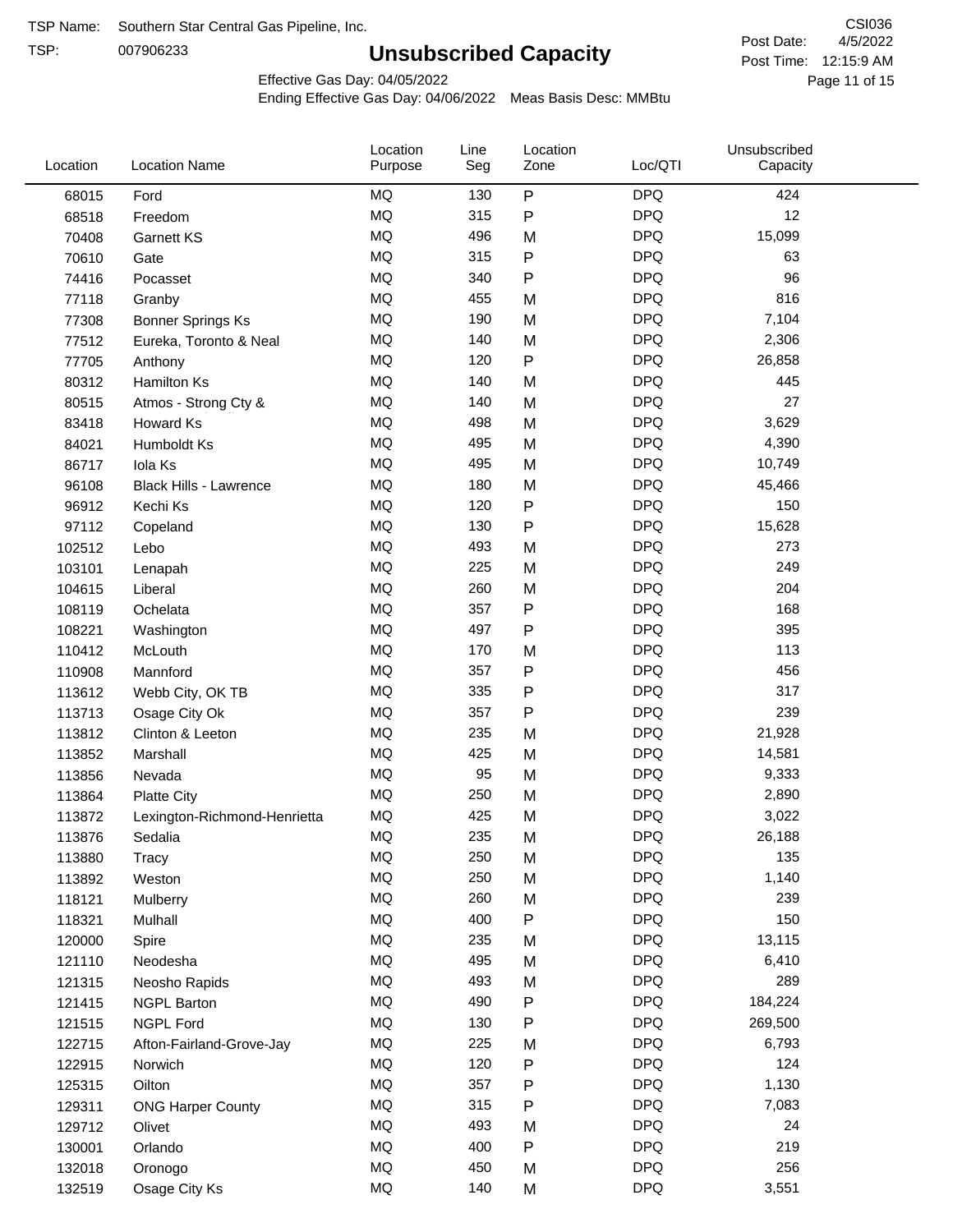TSP:

# **Unsubscribed Capacity**

4/5/2022 Page 12 of 15 Post Time: 12:15:9 AM CSI036 Post Date:

Effective Gas Day: 04/05/2022

| Location | <b>Location Name</b>             | Location<br>Purpose | Line<br>Seg | Location<br>Zone | Loc/QTI    | Unsubscribed<br>Capacity |  |
|----------|----------------------------------|---------------------|-------------|------------------|------------|--------------------------|--|
| 135533   | PEPL Princeton                   | <b>MQ</b>           | 496         | M                | <b>DPQ</b> | 106,178                  |  |
| 135808   | Partridge                        | <b>MQ</b>           | 130         | P                | <b>DPQ</b> | 134                      |  |
| 136701   | <b>Black Hills Reno</b>          | MQ                  | 130         | P                | <b>DPQ</b> | 12,912                   |  |
| 137550   | <b>Black Hills South Wichita</b> | <b>MQ</b>           | 120         | P                | <b>DPQ</b> | 18,975                   |  |
| 139712   | Plattsburg                       | <b>MQ</b>           | 250         | M                | <b>DPQ</b> | 1,764                    |  |
| 145950   | Merino                           | <b>MQ</b>           | 490         | P                | <b>DPQ</b> | 156                      |  |
| 150418   | Ramona                           | <b>MQ</b>           | 357         | P                | <b>DPQ</b> | 396                      |  |
| 151525   | Reading                          | <b>MQ</b>           | 140         | M                | <b>DPQ</b> | 20                       |  |
| 154501   | Nelagoney                        | MQ                  | 334         | P                | <b>DPQ</b> | 179                      |  |
| 157025   | Severy                           | <b>MQ</b>           | 498         | M                | <b>DPQ</b> | 142                      |  |
| 163100   | Superior                         | <b>MQ</b>           | 265         | M                | <b>DPQ</b> | 336                      |  |
| 164725   | Sylvia                           | <b>MQ</b>           | 130         | P                | <b>DPQ</b> | 141                      |  |
| 168112   | Transwestern Canadian - Del.     | <b>MQ</b>           | 458         | P                | <b>DPQ</b> | 230,000                  |  |
| 168612   | Chetopa & Rural                  | <b>MQ</b>           | 260         | M                | <b>DPQ</b> | 678                      |  |
| 168620   | Edna & Bartlett                  | <b>MQ</b>           | 260         | M                | <b>DPQ</b> | 248                      |  |
| 172812   | Conner Area                      | <b>MQ</b>           | 195         | M                | <b>DPQ</b> | 139                      |  |
| 172820   | Easton & Lowemont                | MQ                  | 195         | M                | <b>DPQ</b> | 223                      |  |
| 172822   | Savonburg & Elsmore              | MQ                  | 95          | M                | <b>DPQ</b> | 600                      |  |
| 172828   | <b>Fall River</b>                | <b>MQ</b>           | 498         | M                | <b>DPQ</b> | 378                      |  |
| 172832   | Galesburg                        | <b>MQ</b>           | 495         | M                | <b>DPQ</b> | 191                      |  |
| 172834   | Atmos Energy - Olathe            | <b>MQ</b>           | 190         | M                | <b>DPQ</b> | 23,240                   |  |
| 172836   | Havana                           | <b>MQ</b>           | 117         | M                | <b>DPQ</b> | 54                       |  |
| 172838   | Hillsdale                        | <b>MQ</b>           | 235         | M                | <b>DPQ</b> | 202                      |  |
| 172844   | Jarbalo                          | <b>MQ</b>           | 170         | M                | <b>DPQ</b> | 146                      |  |
| 172848   | Kickapoo                         | <b>MQ</b>           | 250         | M                | <b>DPQ</b> | 241                      |  |
| 172855   | Liberty                          | <b>MQ</b>           | 260         | M                | <b>DPQ</b> | 2,880                    |  |
| 172857   | Linwood                          | <b>MQ</b>           | 195         | M                | <b>DPQ</b> | 330                      |  |
| 172860   | Mc Cune                          | <b>MQ</b>           | 260         | M                | <b>DPQ</b> | 242                      |  |
| 172862   | Moorehead                        | <b>MQ</b>           | 495         | M                | <b>DPQ</b> | 32                       |  |
| 172864   | Moorehead Rural                  | <b>MQ</b>           | 495         | M                | <b>DPQ</b> | 1,014                    |  |
| 172866   | Mound Valley                     | <b>MQ</b>           | 260         | M                | <b>DPQ</b> | 101                      |  |
| 172870   | Niotaze                          | MQ                  | 117         | M                | <b>DPQ</b> | 351                      |  |
| 172880   | <b>Pleasant Valley</b>           | MQ                  | 180         | M                | <b>DPQ</b> | 24                       |  |
| 172885   | Reno Area                        | <b>MQ</b>           | 195         | M                | <b>DPQ</b> | 36                       |  |
| 172892   | Wyandotte                        | MQ                  | 190         | M                | <b>DPQ</b> | 10,018                   |  |
| 172944   | Coffeyville Area                 | MQ                  | 260         | M                | <b>DPQ</b> | 138,016                  |  |
| 173214   | Uniontown                        | <b>MQ</b>           | 95          | M                | <b>DPQ</b> | 276                      |  |
| 176819   | Viola                            | <b>MQ</b>           | 120         | P                | <b>DPQ</b> | 120                      |  |
| 180311   | Wakita                           | MQ                  | 315         | Ρ                | <b>DPQ</b> | 74                       |  |
| 181013   | Walton                           | MQ                  | 140         | M                | <b>DPQ</b> | 138                      |  |
| 181715   | Wann                             | MQ                  | 225         | M                | <b>DPQ</b> | 65                       |  |
| 223001   | Atchison Eng Defense Ind Plt     | <b>MQ</b>           | 90          | M                | <b>DPQ</b> | 137                      |  |
| 224501   | <b>ICI Chemical Plant</b>        | MQ                  | 450         | M                | <b>DPQ</b> | 1,880                    |  |
| 225001   | Augusta Sewage Plant             | MQ                  | 295         | Ρ                | <b>DPQ</b> | 63                       |  |
| 243501   | <b>Beech Aircraft Plant</b>      | MQ                  | 120         | Ρ                | <b>DPQ</b> | 5,725                    |  |
| 253001   | Roenbaugh Lease Irrigation       | MQ                  | 130         | Ρ                | <b>DPQ</b> | 107                      |  |
| 266001   | Boeing No 2 Plant                | MQ                  | 120         | Ρ                | <b>DPQ</b> | 16,419                   |  |
| 274001   | Pleasant Valley Irr.             | MQ                  | 130         | P                | <b>DPQ</b> | 233                      |  |
| 285501   | <b>Buildex Haydite Plant</b>     | MQ                  | 250         | M                | <b>DPQ</b> | 8,075                    |  |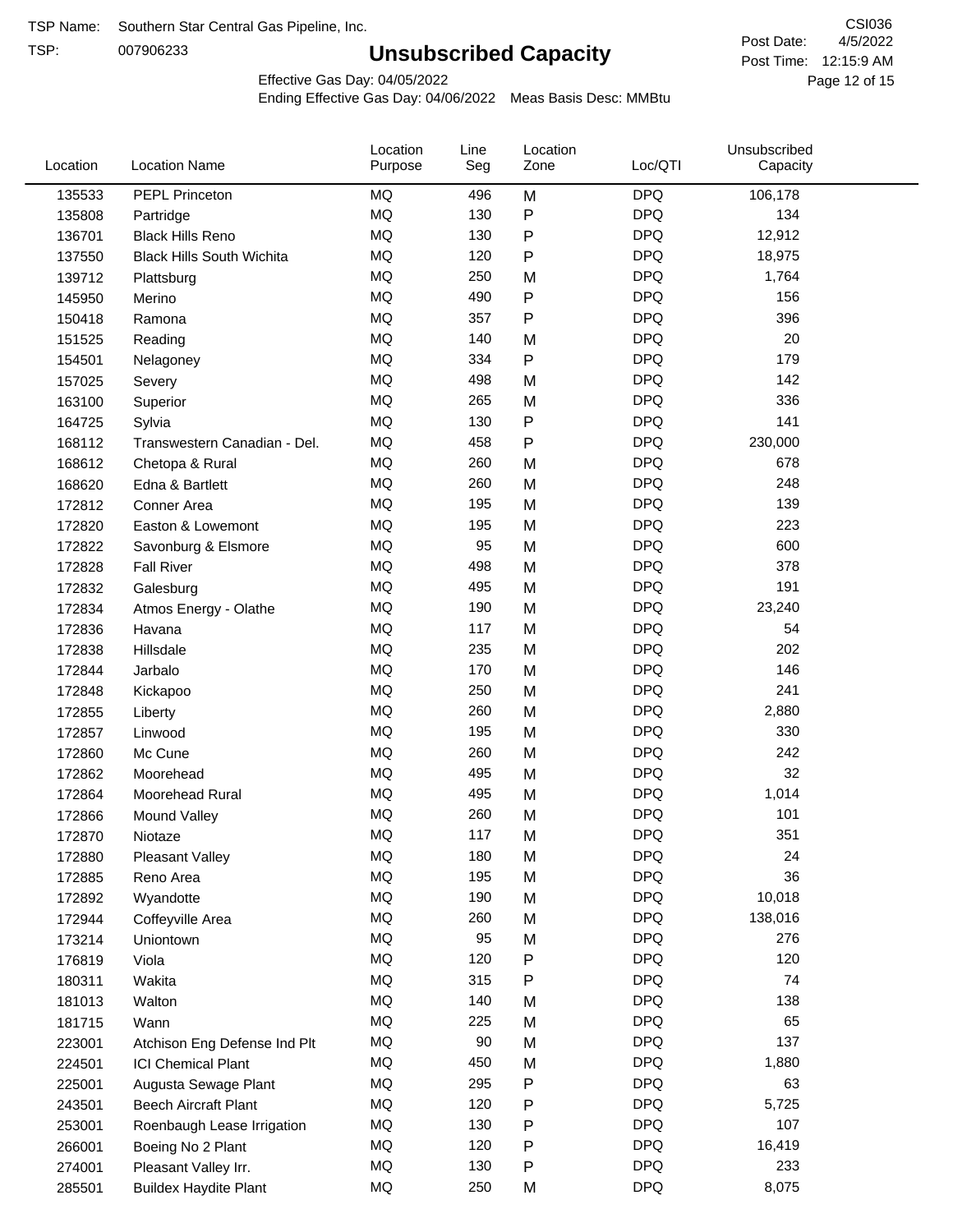TSP:

# **Unsubscribed Capacity**

4/5/2022 Page 13 of 15 Post Time: 12:15:9 AM CSI036 Post Date:

Effective Gas Day: 04/05/2022

| Location | <b>Location Name</b>             | Location<br>Purpose | Line<br>Seg | Location<br>Zone | Loc/QTI    | Unsubscribed<br>Capacity |  |
|----------|----------------------------------|---------------------|-------------|------------------|------------|--------------------------|--|
| 290301   | So Ks & Ok Rr Depot Store &      | MQ                  | 177         | M                | <b>DPQ</b> | 2                        |  |
| 297501   | Cargill Salt                     | MQ                  | 315         | P                | <b>DPQ</b> | 639                      |  |
| 298001   | Carlson Prodts Mfg Plant         | MQ                  | 120         | P                | <b>DPQ</b> | 185                      |  |
| 303701   | Central Plain Feedyard           | MQ                  | 315         | Ρ                | <b>DPQ</b> | 151                      |  |
| 310001   | Church SW Irrigation             | MQ                  | 130         | Ρ                | <b>DPQ</b> | 60                       |  |
| 329401   | Phillips 66 Ponca City Refinery  | MQ                  | 335         | P                | <b>DPQ</b> | 10,000                   |  |
| 332501   | Lawrence Plt Atmos               | MQ                  | 195         | M                | <b>DPQ</b> | 64,427                   |  |
| 334101   | Copeland RE Irrigation           | MQ                  | 130         | P                | <b>DPQ</b> | 60                       |  |
| 354001   | Derstein Irrigation              | MQ                  | 130         | P                | <b>DPQ</b> | 60                       |  |
| 355001   | Detrixhe S Irrigation            | MQ                  | 458         | P                | <b>DPQ</b> | 66                       |  |
| 363001   | Wilroads Irrigation              | MQ                  | 130         | P                | <b>DPQ</b> | 534                      |  |
| 378501   | <b>Empire Riverton</b>           | MQ                  | 260         | M                | <b>DPQ</b> | 32,727                   |  |
| 378502   | <b>Empire Energy Center</b>      | <b>MQ</b>           | 455         | M                | <b>DPQ</b> | 99,068                   |  |
| 378503   | <b>Empire Stateline South</b>    | MQ                  | 260         | M                | <b>DPQ</b> | 35,000                   |  |
| 378504   | <b>Empire Stateline North</b>    | MQ                  | 260         | M                | <b>DPQ</b> | 61,589                   |  |
| 383501   | <b>FMC Chemical Plant</b>        | MQ                  | 195         | M                | <b>DPQ</b> | 4,709                    |  |
| 385001   | Farley Machine Shop              | MQ                  | 45          | P                | <b>DPQ</b> | 61                       |  |
| 387001   | PCS Phosphate                    | MQ                  | 260         | M                | <b>DPQ</b> | 1,255                    |  |
| 388001   | Dodge City Plt Koch Nitrogen     | MQ                  | 130         | P                | <b>DPQ</b> | 53,235                   |  |
| 411501   | <b>Gaines FD Burkett Lease</b>   | MQ                  | 140         | M                | <b>DPQ</b> | 262                      |  |
| 428601   | Glacier Mckee-Miller-Thrall-Ma   | MQ                  | 140         | M                | <b>DPQ</b> | 126                      |  |
| 433001   | Goodyear Topeka Tire Plant       | <b>MQ</b>           | 180         | M                | <b>DPQ</b> | 5,724                    |  |
| 435501   | <b>Gospel Church Building</b>    | MQ                  | 195         | M                | <b>DPQ</b> | 2                        |  |
| 441300   | Kansas Hugoton                   | 7S                  | 130         | P                | SGQ        | 54,555                   |  |
| 442350   | Sedalia @ Ottawa                 | 7S                  | 235         | M                | SGQ        | 904                      |  |
| 442351   | Little Mo                        | 7S                  | 235         | M                | SGQ        | 0                        |  |
| 443150   | <b>Straight Blackwell</b>        | 7S                  | 315         | P                | SGQ        | 0                        |  |
| 443151   | Waynoka Lateral                  | 7S                  | 315         | P                | SGQ        | 102,337                  |  |
| 443152   | Straight Blackwell @ Beaver      | 7S                  | 315         | P                | SGQ        | 47,725                   |  |
| 443800   | <b>Edmond Blackwell</b>          | 7S                  | 380         | Ρ                | SGQ        | 839                      |  |
| 443851   | <b>LS385 Delivery Constraint</b> | 7S                  | 385         | P                | SGQ        | 134,541                  |  |
| 444001   | West Edmond                      | 7S                  | 400         | P                | SGQ        | 2,440                    |  |
| 444003   | South Maysville Delivery         | 7S                  | 400         | P                | SGQ        | 105,412                  |  |
| 444550   | Saginaw CS Area Deliveries       | 7S                  | 455         | M                | SGQ        | 71,239                   |  |
| 444580   | Canadian Blackwell               | 7S                  | 458         | P                | SGQ        | 0                        |  |
| 444581   | Canadian Blackwell @             | 7S                  | 458         | P                | SGQ        | 118,611                  |  |
| 444582   | Canadian Blackwell @ Mutual      | 7S                  | 458         | Ρ                | SGQ        | 0                        |  |
| 444901   | <b>Rawlins Hesston Delivery</b>  | 7S                  | 490         | P                | SGQ        | 121,424                  |  |
| 444902   | <b>Riner Delivery</b>            | 7S                  | 490         | Ρ                | SGQ        | 184,693                  |  |
| 445538   | Montezuma CS                     | MV                  | 130         | P                | <b>MLQ</b> | 56,201                   |  |
| 445569   | <b>Riner CS</b>                  | MV                  | 490         | P                | <b>MLQ</b> | 1,000                    |  |
| 445577   | Levant CS                        | MV                  | 490         | P                | <b>MLQ</b> | 1,384                    |  |
| 449003   | Edmond CS w/o OK                 | MV                  | 400         | P                | <b>MLQ</b> | 1,763                    |  |
| 462001   | <b>Heartland Cement Plant</b>    | MQ                  | 495         | M                | <b>DPQ</b> | 1,046                    |  |
| 465001   | Herzog Cont                      | MQ                  | 250         | M                | <b>DPQ</b> | 3,000                    |  |
| 495501   | Kanopolis Salt Plt Independent   | MQ                  | 265         | M                | <b>DPQ</b> | 61                       |  |
| 519501   | Richie/Ripley                    | MQ                  | 120         | P                | <b>DPQ</b> | 448                      |  |
| 522502   | Lawrence Power Plt               | MQ                  | 180         | M                | <b>DPQ</b> | 138,069                  |  |
| 526001   | Ks Pen Boiler                    | MQ                  | 195         | M                | <b>DPQ</b> | 805                      |  |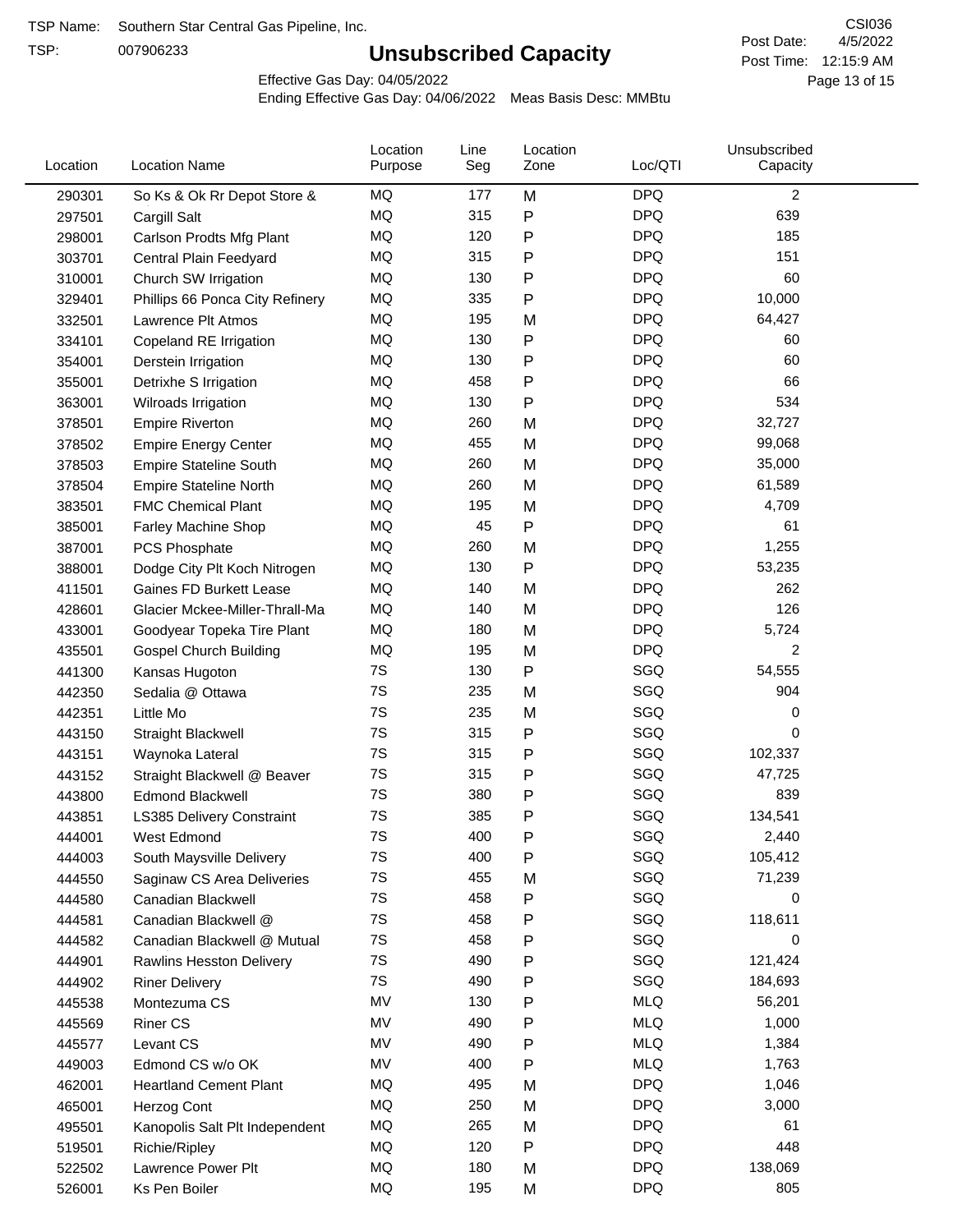TSP:

# **Unsubscribed Capacity**

4/5/2022 Page 14 of 15 Post Time: 12:15:9 AM CSI036 Post Date:

Effective Gas Day: 04/05/2022

| Ks Pen Kitchen<br><b>DPQ</b><br>626<br>526201<br>ΜQ<br>195<br>M<br>MQ<br>195<br><b>DPQ</b><br>46<br>M<br>527502<br><b>Black Hills- Lawrence Service</b><br><b>DPQ</b><br>MQ<br>140<br>M<br>61<br>527701<br><b>Black Hills- Matfield Green</b><br><b>DPQ</b><br>MQ<br>48<br>300<br><b>Black Hills- Towanda Service</b><br>M<br>527702<br><b>DPQ</b><br>MQ<br>Ρ<br>48<br>333<br>527704<br><b>Black Hills-Wellington</b><br>MQ<br>333<br><b>DPQ</b><br>84<br>Ρ<br>527705<br><b>Black Hills- Belle Plaine Service</b><br><b>MQ</b><br><b>DPQ</b><br>120<br>5<br>527706<br><b>Black Hills- S Wichita</b><br>P<br><b>DPQ</b><br>MQ<br>90<br>137<br>M<br>541001<br>Kimmi Lumber Sawmill<br>MQ<br><b>DPQ</b><br>138<br>265<br>M<br>544101<br>Knight Feedlot<br>MQ<br>260<br>M<br><b>DPQ</b><br>2,313<br>545801<br>Jayhawk Chemical Plant<br>MQ<br>195<br><b>DPQ</b><br>10<br>560001<br>Leavenworth Co Shop Heating<br>M<br>MQ<br><b>DPQ</b><br>90<br>2,354<br>M<br>571001<br><b>Bunge Milling Grain Dryer</b><br>MQ<br><b>DPQ</b><br>45<br>P<br>61<br>588701<br>Lyons Wtr Pump Station<br><b>DPQ</b><br>MQ<br>177<br>186<br>M<br>592501<br><b>MEC Machine Shop</b><br><b>DPQ</b><br>MQ<br>130<br>1,000<br>P<br>620001<br>Langdon Pump Station<br>MQ<br><b>DPQ</b><br>19,500<br>235<br>M<br>630204<br>Ralph Green Powerplant<br><b>DPQ</b><br>MQ<br>425<br>164<br>M<br>633001<br>Mo State School Higginsville<br>MQ<br><b>DPQ</b><br>8,127<br>495<br>M<br>640001<br>Monarch Humboldt Cem Plt<br>MQ<br>P<br><b>DPQ</b><br>186<br>130<br>654101<br>Mull Farms Irrigation<br>647<br>MQ<br>333<br>Ρ<br><b>DPQ</b><br>707001<br>Oxford Alfala Dehy Plant<br>MQ<br><b>DPQ</b><br>130<br>11,186<br>Ρ<br>709501<br><b>ONEOK Hutchinson Frac Plt</b><br>MQ<br><b>DPQ</b><br>357<br>$\mathsf{P}$<br>4,930<br>719001<br>Petrolite Wax Refinery<br><b>DPQ</b><br>MQ<br>357<br>Ρ<br>168<br>720001<br>Woolaroc Lodge Phillips F<br>MQ<br><b>DPQ</b><br>1,414<br>235<br>M<br>725001<br>Harrisonville Prod Phillips Pp<br>MQ<br>120<br>Ρ<br><b>DPQ</b><br>641<br>725602<br>Wichita Pump Sta Phillips Ppl<br><b>DPQ</b><br>MQ<br>273<br>195<br>731001<br>M<br>Pines Int'l Dehy Plant<br>P<br>MQ<br><b>DPQ</b><br>60<br>130<br>739001<br>Danny D. & Susan J. Post<br>MQ<br><b>DPQ</b><br>121<br>190<br>753501<br>M<br>Quivira Country Club House<br>MQ<br>458<br>Ρ<br><b>DPQ</b><br>44,700<br>753701<br><b>ONEOK Medford</b><br>MQ<br><b>DPQ</b><br>203<br>295<br>813001<br>Wineteer School 260<br>P<br><b>DPQ</b><br>MQ<br>195<br>M<br>45<br>813401<br>Grant School 497<br><b>DPQ</b><br>MQ<br>120<br>185<br>815401<br>Minneha Grade School 259<br>P<br>MQ<br><b>DPQ</b><br>265<br>M<br>61<br>846001<br>Smith D Irrigation<br>MQ<br>130<br>P<br><b>DPQ</b><br>44<br>850001<br>Snook M Irrigation<br>MQ<br><b>DPQ</b><br>394<br>400<br>Ρ<br>865001<br>Southwest Elect Mfg Plant<br>MQ<br><b>DPQ</b><br>235<br>4,936<br>875001<br>Stahl Spec Aluminum Alloy<br>M<br><b>DPQ</b><br>MQ<br>180<br>M<br>407<br>St Dept Boys Indust School<br>877001<br><b>DPQ</b><br>MQ<br>333<br>M<br>203<br>910001<br><b>Total Ark City Oil Refinery</b><br>256<br>MQ<br>458<br><b>DPQ</b><br>Ρ<br>926501<br>Urschel DR Irrigation<br><b>DPQ</b><br>MQ<br>295<br>P<br>7,803<br>Mcconnell Air Force Base<br>928001<br>MQ<br><b>DPQ</b><br>18,888<br>250<br>929201<br>M<br>Ft. Leavenworth Army Base<br>MQ<br>250<br><b>DPQ</b><br>3,206<br>M<br>932001<br>Leavenworth Penitentiary<br>MQ<br>195<br><b>DPQ</b><br>6,827<br>934201<br>Va Admin Center<br>M<br>MQ<br><b>DPQ</b><br>130<br>Ρ<br>70,924<br>962001<br>Sunflower Electric - Judson<br>MQ<br><b>DPQ</b><br>265<br>61<br>M<br>990001<br>Yost LM Irrigation<br><b>DPQ</b><br>MQ<br>909<br>Ρ<br>0<br>999000<br>PMI - Prod to Mkt Interface<br>M <sub>2</sub><br>909<br><b>RPQ</b><br>M<br>0<br>999000<br>PMI - Prod to Mkt Interface<br>MQ<br>490<br>P<br><b>DPQ</b><br>180,938<br>999001<br>Rawlins-Hesston P/M Interface<br><b>RPQ</b><br>M <sub>2</sub><br>490<br>Rawlins-Hesston P/M Interface<br>M<br>180,938<br>999001 | Location | <b>Location Name</b> | Location<br>Purpose | Line<br>Seg | Location<br>Zone | Loc/QTI | Unsubscribed<br>Capacity |  |
|------------------------------------------------------------------------------------------------------------------------------------------------------------------------------------------------------------------------------------------------------------------------------------------------------------------------------------------------------------------------------------------------------------------------------------------------------------------------------------------------------------------------------------------------------------------------------------------------------------------------------------------------------------------------------------------------------------------------------------------------------------------------------------------------------------------------------------------------------------------------------------------------------------------------------------------------------------------------------------------------------------------------------------------------------------------------------------------------------------------------------------------------------------------------------------------------------------------------------------------------------------------------------------------------------------------------------------------------------------------------------------------------------------------------------------------------------------------------------------------------------------------------------------------------------------------------------------------------------------------------------------------------------------------------------------------------------------------------------------------------------------------------------------------------------------------------------------------------------------------------------------------------------------------------------------------------------------------------------------------------------------------------------------------------------------------------------------------------------------------------------------------------------------------------------------------------------------------------------------------------------------------------------------------------------------------------------------------------------------------------------------------------------------------------------------------------------------------------------------------------------------------------------------------------------------------------------------------------------------------------------------------------------------------------------------------------------------------------------------------------------------------------------------------------------------------------------------------------------------------------------------------------------------------------------------------------------------------------------------------------------------------------------------------------------------------------------------------------------------------------------------------------------------------------------------------------------------------------------------------------------------------------------------------------------------------------------------------------------------------------------------------------------------------------------------------------------------------------------------------------------------------------------------------------------------------------------------------------------------------------------------------------------------------------------------------------------------------------------------------------------------------------------------------------------------------------------------------------------------------------------------------------------------------------------------------------------------------------------------------------------------------------------------|----------|----------------------|---------------------|-------------|------------------|---------|--------------------------|--|
|                                                                                                                                                                                                                                                                                                                                                                                                                                                                                                                                                                                                                                                                                                                                                                                                                                                                                                                                                                                                                                                                                                                                                                                                                                                                                                                                                                                                                                                                                                                                                                                                                                                                                                                                                                                                                                                                                                                                                                                                                                                                                                                                                                                                                                                                                                                                                                                                                                                                                                                                                                                                                                                                                                                                                                                                                                                                                                                                                                                                                                                                                                                                                                                                                                                                                                                                                                                                                                                                                                                                                                                                                                                                                                                                                                                                                                                                                                                                                                                                                                    |          |                      |                     |             |                  |         |                          |  |
|                                                                                                                                                                                                                                                                                                                                                                                                                                                                                                                                                                                                                                                                                                                                                                                                                                                                                                                                                                                                                                                                                                                                                                                                                                                                                                                                                                                                                                                                                                                                                                                                                                                                                                                                                                                                                                                                                                                                                                                                                                                                                                                                                                                                                                                                                                                                                                                                                                                                                                                                                                                                                                                                                                                                                                                                                                                                                                                                                                                                                                                                                                                                                                                                                                                                                                                                                                                                                                                                                                                                                                                                                                                                                                                                                                                                                                                                                                                                                                                                                                    |          |                      |                     |             |                  |         |                          |  |
|                                                                                                                                                                                                                                                                                                                                                                                                                                                                                                                                                                                                                                                                                                                                                                                                                                                                                                                                                                                                                                                                                                                                                                                                                                                                                                                                                                                                                                                                                                                                                                                                                                                                                                                                                                                                                                                                                                                                                                                                                                                                                                                                                                                                                                                                                                                                                                                                                                                                                                                                                                                                                                                                                                                                                                                                                                                                                                                                                                                                                                                                                                                                                                                                                                                                                                                                                                                                                                                                                                                                                                                                                                                                                                                                                                                                                                                                                                                                                                                                                                    |          |                      |                     |             |                  |         |                          |  |
|                                                                                                                                                                                                                                                                                                                                                                                                                                                                                                                                                                                                                                                                                                                                                                                                                                                                                                                                                                                                                                                                                                                                                                                                                                                                                                                                                                                                                                                                                                                                                                                                                                                                                                                                                                                                                                                                                                                                                                                                                                                                                                                                                                                                                                                                                                                                                                                                                                                                                                                                                                                                                                                                                                                                                                                                                                                                                                                                                                                                                                                                                                                                                                                                                                                                                                                                                                                                                                                                                                                                                                                                                                                                                                                                                                                                                                                                                                                                                                                                                                    |          |                      |                     |             |                  |         |                          |  |
|                                                                                                                                                                                                                                                                                                                                                                                                                                                                                                                                                                                                                                                                                                                                                                                                                                                                                                                                                                                                                                                                                                                                                                                                                                                                                                                                                                                                                                                                                                                                                                                                                                                                                                                                                                                                                                                                                                                                                                                                                                                                                                                                                                                                                                                                                                                                                                                                                                                                                                                                                                                                                                                                                                                                                                                                                                                                                                                                                                                                                                                                                                                                                                                                                                                                                                                                                                                                                                                                                                                                                                                                                                                                                                                                                                                                                                                                                                                                                                                                                                    |          |                      |                     |             |                  |         |                          |  |
|                                                                                                                                                                                                                                                                                                                                                                                                                                                                                                                                                                                                                                                                                                                                                                                                                                                                                                                                                                                                                                                                                                                                                                                                                                                                                                                                                                                                                                                                                                                                                                                                                                                                                                                                                                                                                                                                                                                                                                                                                                                                                                                                                                                                                                                                                                                                                                                                                                                                                                                                                                                                                                                                                                                                                                                                                                                                                                                                                                                                                                                                                                                                                                                                                                                                                                                                                                                                                                                                                                                                                                                                                                                                                                                                                                                                                                                                                                                                                                                                                                    |          |                      |                     |             |                  |         |                          |  |
|                                                                                                                                                                                                                                                                                                                                                                                                                                                                                                                                                                                                                                                                                                                                                                                                                                                                                                                                                                                                                                                                                                                                                                                                                                                                                                                                                                                                                                                                                                                                                                                                                                                                                                                                                                                                                                                                                                                                                                                                                                                                                                                                                                                                                                                                                                                                                                                                                                                                                                                                                                                                                                                                                                                                                                                                                                                                                                                                                                                                                                                                                                                                                                                                                                                                                                                                                                                                                                                                                                                                                                                                                                                                                                                                                                                                                                                                                                                                                                                                                                    |          |                      |                     |             |                  |         |                          |  |
|                                                                                                                                                                                                                                                                                                                                                                                                                                                                                                                                                                                                                                                                                                                                                                                                                                                                                                                                                                                                                                                                                                                                                                                                                                                                                                                                                                                                                                                                                                                                                                                                                                                                                                                                                                                                                                                                                                                                                                                                                                                                                                                                                                                                                                                                                                                                                                                                                                                                                                                                                                                                                                                                                                                                                                                                                                                                                                                                                                                                                                                                                                                                                                                                                                                                                                                                                                                                                                                                                                                                                                                                                                                                                                                                                                                                                                                                                                                                                                                                                                    |          |                      |                     |             |                  |         |                          |  |
|                                                                                                                                                                                                                                                                                                                                                                                                                                                                                                                                                                                                                                                                                                                                                                                                                                                                                                                                                                                                                                                                                                                                                                                                                                                                                                                                                                                                                                                                                                                                                                                                                                                                                                                                                                                                                                                                                                                                                                                                                                                                                                                                                                                                                                                                                                                                                                                                                                                                                                                                                                                                                                                                                                                                                                                                                                                                                                                                                                                                                                                                                                                                                                                                                                                                                                                                                                                                                                                                                                                                                                                                                                                                                                                                                                                                                                                                                                                                                                                                                                    |          |                      |                     |             |                  |         |                          |  |
|                                                                                                                                                                                                                                                                                                                                                                                                                                                                                                                                                                                                                                                                                                                                                                                                                                                                                                                                                                                                                                                                                                                                                                                                                                                                                                                                                                                                                                                                                                                                                                                                                                                                                                                                                                                                                                                                                                                                                                                                                                                                                                                                                                                                                                                                                                                                                                                                                                                                                                                                                                                                                                                                                                                                                                                                                                                                                                                                                                                                                                                                                                                                                                                                                                                                                                                                                                                                                                                                                                                                                                                                                                                                                                                                                                                                                                                                                                                                                                                                                                    |          |                      |                     |             |                  |         |                          |  |
|                                                                                                                                                                                                                                                                                                                                                                                                                                                                                                                                                                                                                                                                                                                                                                                                                                                                                                                                                                                                                                                                                                                                                                                                                                                                                                                                                                                                                                                                                                                                                                                                                                                                                                                                                                                                                                                                                                                                                                                                                                                                                                                                                                                                                                                                                                                                                                                                                                                                                                                                                                                                                                                                                                                                                                                                                                                                                                                                                                                                                                                                                                                                                                                                                                                                                                                                                                                                                                                                                                                                                                                                                                                                                                                                                                                                                                                                                                                                                                                                                                    |          |                      |                     |             |                  |         |                          |  |
|                                                                                                                                                                                                                                                                                                                                                                                                                                                                                                                                                                                                                                                                                                                                                                                                                                                                                                                                                                                                                                                                                                                                                                                                                                                                                                                                                                                                                                                                                                                                                                                                                                                                                                                                                                                                                                                                                                                                                                                                                                                                                                                                                                                                                                                                                                                                                                                                                                                                                                                                                                                                                                                                                                                                                                                                                                                                                                                                                                                                                                                                                                                                                                                                                                                                                                                                                                                                                                                                                                                                                                                                                                                                                                                                                                                                                                                                                                                                                                                                                                    |          |                      |                     |             |                  |         |                          |  |
|                                                                                                                                                                                                                                                                                                                                                                                                                                                                                                                                                                                                                                                                                                                                                                                                                                                                                                                                                                                                                                                                                                                                                                                                                                                                                                                                                                                                                                                                                                                                                                                                                                                                                                                                                                                                                                                                                                                                                                                                                                                                                                                                                                                                                                                                                                                                                                                                                                                                                                                                                                                                                                                                                                                                                                                                                                                                                                                                                                                                                                                                                                                                                                                                                                                                                                                                                                                                                                                                                                                                                                                                                                                                                                                                                                                                                                                                                                                                                                                                                                    |          |                      |                     |             |                  |         |                          |  |
|                                                                                                                                                                                                                                                                                                                                                                                                                                                                                                                                                                                                                                                                                                                                                                                                                                                                                                                                                                                                                                                                                                                                                                                                                                                                                                                                                                                                                                                                                                                                                                                                                                                                                                                                                                                                                                                                                                                                                                                                                                                                                                                                                                                                                                                                                                                                                                                                                                                                                                                                                                                                                                                                                                                                                                                                                                                                                                                                                                                                                                                                                                                                                                                                                                                                                                                                                                                                                                                                                                                                                                                                                                                                                                                                                                                                                                                                                                                                                                                                                                    |          |                      |                     |             |                  |         |                          |  |
|                                                                                                                                                                                                                                                                                                                                                                                                                                                                                                                                                                                                                                                                                                                                                                                                                                                                                                                                                                                                                                                                                                                                                                                                                                                                                                                                                                                                                                                                                                                                                                                                                                                                                                                                                                                                                                                                                                                                                                                                                                                                                                                                                                                                                                                                                                                                                                                                                                                                                                                                                                                                                                                                                                                                                                                                                                                                                                                                                                                                                                                                                                                                                                                                                                                                                                                                                                                                                                                                                                                                                                                                                                                                                                                                                                                                                                                                                                                                                                                                                                    |          |                      |                     |             |                  |         |                          |  |
|                                                                                                                                                                                                                                                                                                                                                                                                                                                                                                                                                                                                                                                                                                                                                                                                                                                                                                                                                                                                                                                                                                                                                                                                                                                                                                                                                                                                                                                                                                                                                                                                                                                                                                                                                                                                                                                                                                                                                                                                                                                                                                                                                                                                                                                                                                                                                                                                                                                                                                                                                                                                                                                                                                                                                                                                                                                                                                                                                                                                                                                                                                                                                                                                                                                                                                                                                                                                                                                                                                                                                                                                                                                                                                                                                                                                                                                                                                                                                                                                                                    |          |                      |                     |             |                  |         |                          |  |
|                                                                                                                                                                                                                                                                                                                                                                                                                                                                                                                                                                                                                                                                                                                                                                                                                                                                                                                                                                                                                                                                                                                                                                                                                                                                                                                                                                                                                                                                                                                                                                                                                                                                                                                                                                                                                                                                                                                                                                                                                                                                                                                                                                                                                                                                                                                                                                                                                                                                                                                                                                                                                                                                                                                                                                                                                                                                                                                                                                                                                                                                                                                                                                                                                                                                                                                                                                                                                                                                                                                                                                                                                                                                                                                                                                                                                                                                                                                                                                                                                                    |          |                      |                     |             |                  |         |                          |  |
|                                                                                                                                                                                                                                                                                                                                                                                                                                                                                                                                                                                                                                                                                                                                                                                                                                                                                                                                                                                                                                                                                                                                                                                                                                                                                                                                                                                                                                                                                                                                                                                                                                                                                                                                                                                                                                                                                                                                                                                                                                                                                                                                                                                                                                                                                                                                                                                                                                                                                                                                                                                                                                                                                                                                                                                                                                                                                                                                                                                                                                                                                                                                                                                                                                                                                                                                                                                                                                                                                                                                                                                                                                                                                                                                                                                                                                                                                                                                                                                                                                    |          |                      |                     |             |                  |         |                          |  |
|                                                                                                                                                                                                                                                                                                                                                                                                                                                                                                                                                                                                                                                                                                                                                                                                                                                                                                                                                                                                                                                                                                                                                                                                                                                                                                                                                                                                                                                                                                                                                                                                                                                                                                                                                                                                                                                                                                                                                                                                                                                                                                                                                                                                                                                                                                                                                                                                                                                                                                                                                                                                                                                                                                                                                                                                                                                                                                                                                                                                                                                                                                                                                                                                                                                                                                                                                                                                                                                                                                                                                                                                                                                                                                                                                                                                                                                                                                                                                                                                                                    |          |                      |                     |             |                  |         |                          |  |
|                                                                                                                                                                                                                                                                                                                                                                                                                                                                                                                                                                                                                                                                                                                                                                                                                                                                                                                                                                                                                                                                                                                                                                                                                                                                                                                                                                                                                                                                                                                                                                                                                                                                                                                                                                                                                                                                                                                                                                                                                                                                                                                                                                                                                                                                                                                                                                                                                                                                                                                                                                                                                                                                                                                                                                                                                                                                                                                                                                                                                                                                                                                                                                                                                                                                                                                                                                                                                                                                                                                                                                                                                                                                                                                                                                                                                                                                                                                                                                                                                                    |          |                      |                     |             |                  |         |                          |  |
|                                                                                                                                                                                                                                                                                                                                                                                                                                                                                                                                                                                                                                                                                                                                                                                                                                                                                                                                                                                                                                                                                                                                                                                                                                                                                                                                                                                                                                                                                                                                                                                                                                                                                                                                                                                                                                                                                                                                                                                                                                                                                                                                                                                                                                                                                                                                                                                                                                                                                                                                                                                                                                                                                                                                                                                                                                                                                                                                                                                                                                                                                                                                                                                                                                                                                                                                                                                                                                                                                                                                                                                                                                                                                                                                                                                                                                                                                                                                                                                                                                    |          |                      |                     |             |                  |         |                          |  |
|                                                                                                                                                                                                                                                                                                                                                                                                                                                                                                                                                                                                                                                                                                                                                                                                                                                                                                                                                                                                                                                                                                                                                                                                                                                                                                                                                                                                                                                                                                                                                                                                                                                                                                                                                                                                                                                                                                                                                                                                                                                                                                                                                                                                                                                                                                                                                                                                                                                                                                                                                                                                                                                                                                                                                                                                                                                                                                                                                                                                                                                                                                                                                                                                                                                                                                                                                                                                                                                                                                                                                                                                                                                                                                                                                                                                                                                                                                                                                                                                                                    |          |                      |                     |             |                  |         |                          |  |
|                                                                                                                                                                                                                                                                                                                                                                                                                                                                                                                                                                                                                                                                                                                                                                                                                                                                                                                                                                                                                                                                                                                                                                                                                                                                                                                                                                                                                                                                                                                                                                                                                                                                                                                                                                                                                                                                                                                                                                                                                                                                                                                                                                                                                                                                                                                                                                                                                                                                                                                                                                                                                                                                                                                                                                                                                                                                                                                                                                                                                                                                                                                                                                                                                                                                                                                                                                                                                                                                                                                                                                                                                                                                                                                                                                                                                                                                                                                                                                                                                                    |          |                      |                     |             |                  |         |                          |  |
|                                                                                                                                                                                                                                                                                                                                                                                                                                                                                                                                                                                                                                                                                                                                                                                                                                                                                                                                                                                                                                                                                                                                                                                                                                                                                                                                                                                                                                                                                                                                                                                                                                                                                                                                                                                                                                                                                                                                                                                                                                                                                                                                                                                                                                                                                                                                                                                                                                                                                                                                                                                                                                                                                                                                                                                                                                                                                                                                                                                                                                                                                                                                                                                                                                                                                                                                                                                                                                                                                                                                                                                                                                                                                                                                                                                                                                                                                                                                                                                                                                    |          |                      |                     |             |                  |         |                          |  |
|                                                                                                                                                                                                                                                                                                                                                                                                                                                                                                                                                                                                                                                                                                                                                                                                                                                                                                                                                                                                                                                                                                                                                                                                                                                                                                                                                                                                                                                                                                                                                                                                                                                                                                                                                                                                                                                                                                                                                                                                                                                                                                                                                                                                                                                                                                                                                                                                                                                                                                                                                                                                                                                                                                                                                                                                                                                                                                                                                                                                                                                                                                                                                                                                                                                                                                                                                                                                                                                                                                                                                                                                                                                                                                                                                                                                                                                                                                                                                                                                                                    |          |                      |                     |             |                  |         |                          |  |
|                                                                                                                                                                                                                                                                                                                                                                                                                                                                                                                                                                                                                                                                                                                                                                                                                                                                                                                                                                                                                                                                                                                                                                                                                                                                                                                                                                                                                                                                                                                                                                                                                                                                                                                                                                                                                                                                                                                                                                                                                                                                                                                                                                                                                                                                                                                                                                                                                                                                                                                                                                                                                                                                                                                                                                                                                                                                                                                                                                                                                                                                                                                                                                                                                                                                                                                                                                                                                                                                                                                                                                                                                                                                                                                                                                                                                                                                                                                                                                                                                                    |          |                      |                     |             |                  |         |                          |  |
|                                                                                                                                                                                                                                                                                                                                                                                                                                                                                                                                                                                                                                                                                                                                                                                                                                                                                                                                                                                                                                                                                                                                                                                                                                                                                                                                                                                                                                                                                                                                                                                                                                                                                                                                                                                                                                                                                                                                                                                                                                                                                                                                                                                                                                                                                                                                                                                                                                                                                                                                                                                                                                                                                                                                                                                                                                                                                                                                                                                                                                                                                                                                                                                                                                                                                                                                                                                                                                                                                                                                                                                                                                                                                                                                                                                                                                                                                                                                                                                                                                    |          |                      |                     |             |                  |         |                          |  |
|                                                                                                                                                                                                                                                                                                                                                                                                                                                                                                                                                                                                                                                                                                                                                                                                                                                                                                                                                                                                                                                                                                                                                                                                                                                                                                                                                                                                                                                                                                                                                                                                                                                                                                                                                                                                                                                                                                                                                                                                                                                                                                                                                                                                                                                                                                                                                                                                                                                                                                                                                                                                                                                                                                                                                                                                                                                                                                                                                                                                                                                                                                                                                                                                                                                                                                                                                                                                                                                                                                                                                                                                                                                                                                                                                                                                                                                                                                                                                                                                                                    |          |                      |                     |             |                  |         |                          |  |
|                                                                                                                                                                                                                                                                                                                                                                                                                                                                                                                                                                                                                                                                                                                                                                                                                                                                                                                                                                                                                                                                                                                                                                                                                                                                                                                                                                                                                                                                                                                                                                                                                                                                                                                                                                                                                                                                                                                                                                                                                                                                                                                                                                                                                                                                                                                                                                                                                                                                                                                                                                                                                                                                                                                                                                                                                                                                                                                                                                                                                                                                                                                                                                                                                                                                                                                                                                                                                                                                                                                                                                                                                                                                                                                                                                                                                                                                                                                                                                                                                                    |          |                      |                     |             |                  |         |                          |  |
|                                                                                                                                                                                                                                                                                                                                                                                                                                                                                                                                                                                                                                                                                                                                                                                                                                                                                                                                                                                                                                                                                                                                                                                                                                                                                                                                                                                                                                                                                                                                                                                                                                                                                                                                                                                                                                                                                                                                                                                                                                                                                                                                                                                                                                                                                                                                                                                                                                                                                                                                                                                                                                                                                                                                                                                                                                                                                                                                                                                                                                                                                                                                                                                                                                                                                                                                                                                                                                                                                                                                                                                                                                                                                                                                                                                                                                                                                                                                                                                                                                    |          |                      |                     |             |                  |         |                          |  |
|                                                                                                                                                                                                                                                                                                                                                                                                                                                                                                                                                                                                                                                                                                                                                                                                                                                                                                                                                                                                                                                                                                                                                                                                                                                                                                                                                                                                                                                                                                                                                                                                                                                                                                                                                                                                                                                                                                                                                                                                                                                                                                                                                                                                                                                                                                                                                                                                                                                                                                                                                                                                                                                                                                                                                                                                                                                                                                                                                                                                                                                                                                                                                                                                                                                                                                                                                                                                                                                                                                                                                                                                                                                                                                                                                                                                                                                                                                                                                                                                                                    |          |                      |                     |             |                  |         |                          |  |
|                                                                                                                                                                                                                                                                                                                                                                                                                                                                                                                                                                                                                                                                                                                                                                                                                                                                                                                                                                                                                                                                                                                                                                                                                                                                                                                                                                                                                                                                                                                                                                                                                                                                                                                                                                                                                                                                                                                                                                                                                                                                                                                                                                                                                                                                                                                                                                                                                                                                                                                                                                                                                                                                                                                                                                                                                                                                                                                                                                                                                                                                                                                                                                                                                                                                                                                                                                                                                                                                                                                                                                                                                                                                                                                                                                                                                                                                                                                                                                                                                                    |          |                      |                     |             |                  |         |                          |  |
|                                                                                                                                                                                                                                                                                                                                                                                                                                                                                                                                                                                                                                                                                                                                                                                                                                                                                                                                                                                                                                                                                                                                                                                                                                                                                                                                                                                                                                                                                                                                                                                                                                                                                                                                                                                                                                                                                                                                                                                                                                                                                                                                                                                                                                                                                                                                                                                                                                                                                                                                                                                                                                                                                                                                                                                                                                                                                                                                                                                                                                                                                                                                                                                                                                                                                                                                                                                                                                                                                                                                                                                                                                                                                                                                                                                                                                                                                                                                                                                                                                    |          |                      |                     |             |                  |         |                          |  |
|                                                                                                                                                                                                                                                                                                                                                                                                                                                                                                                                                                                                                                                                                                                                                                                                                                                                                                                                                                                                                                                                                                                                                                                                                                                                                                                                                                                                                                                                                                                                                                                                                                                                                                                                                                                                                                                                                                                                                                                                                                                                                                                                                                                                                                                                                                                                                                                                                                                                                                                                                                                                                                                                                                                                                                                                                                                                                                                                                                                                                                                                                                                                                                                                                                                                                                                                                                                                                                                                                                                                                                                                                                                                                                                                                                                                                                                                                                                                                                                                                                    |          |                      |                     |             |                  |         |                          |  |
|                                                                                                                                                                                                                                                                                                                                                                                                                                                                                                                                                                                                                                                                                                                                                                                                                                                                                                                                                                                                                                                                                                                                                                                                                                                                                                                                                                                                                                                                                                                                                                                                                                                                                                                                                                                                                                                                                                                                                                                                                                                                                                                                                                                                                                                                                                                                                                                                                                                                                                                                                                                                                                                                                                                                                                                                                                                                                                                                                                                                                                                                                                                                                                                                                                                                                                                                                                                                                                                                                                                                                                                                                                                                                                                                                                                                                                                                                                                                                                                                                                    |          |                      |                     |             |                  |         |                          |  |
|                                                                                                                                                                                                                                                                                                                                                                                                                                                                                                                                                                                                                                                                                                                                                                                                                                                                                                                                                                                                                                                                                                                                                                                                                                                                                                                                                                                                                                                                                                                                                                                                                                                                                                                                                                                                                                                                                                                                                                                                                                                                                                                                                                                                                                                                                                                                                                                                                                                                                                                                                                                                                                                                                                                                                                                                                                                                                                                                                                                                                                                                                                                                                                                                                                                                                                                                                                                                                                                                                                                                                                                                                                                                                                                                                                                                                                                                                                                                                                                                                                    |          |                      |                     |             |                  |         |                          |  |
|                                                                                                                                                                                                                                                                                                                                                                                                                                                                                                                                                                                                                                                                                                                                                                                                                                                                                                                                                                                                                                                                                                                                                                                                                                                                                                                                                                                                                                                                                                                                                                                                                                                                                                                                                                                                                                                                                                                                                                                                                                                                                                                                                                                                                                                                                                                                                                                                                                                                                                                                                                                                                                                                                                                                                                                                                                                                                                                                                                                                                                                                                                                                                                                                                                                                                                                                                                                                                                                                                                                                                                                                                                                                                                                                                                                                                                                                                                                                                                                                                                    |          |                      |                     |             |                  |         |                          |  |
|                                                                                                                                                                                                                                                                                                                                                                                                                                                                                                                                                                                                                                                                                                                                                                                                                                                                                                                                                                                                                                                                                                                                                                                                                                                                                                                                                                                                                                                                                                                                                                                                                                                                                                                                                                                                                                                                                                                                                                                                                                                                                                                                                                                                                                                                                                                                                                                                                                                                                                                                                                                                                                                                                                                                                                                                                                                                                                                                                                                                                                                                                                                                                                                                                                                                                                                                                                                                                                                                                                                                                                                                                                                                                                                                                                                                                                                                                                                                                                                                                                    |          |                      |                     |             |                  |         |                          |  |
|                                                                                                                                                                                                                                                                                                                                                                                                                                                                                                                                                                                                                                                                                                                                                                                                                                                                                                                                                                                                                                                                                                                                                                                                                                                                                                                                                                                                                                                                                                                                                                                                                                                                                                                                                                                                                                                                                                                                                                                                                                                                                                                                                                                                                                                                                                                                                                                                                                                                                                                                                                                                                                                                                                                                                                                                                                                                                                                                                                                                                                                                                                                                                                                                                                                                                                                                                                                                                                                                                                                                                                                                                                                                                                                                                                                                                                                                                                                                                                                                                                    |          |                      |                     |             |                  |         |                          |  |
|                                                                                                                                                                                                                                                                                                                                                                                                                                                                                                                                                                                                                                                                                                                                                                                                                                                                                                                                                                                                                                                                                                                                                                                                                                                                                                                                                                                                                                                                                                                                                                                                                                                                                                                                                                                                                                                                                                                                                                                                                                                                                                                                                                                                                                                                                                                                                                                                                                                                                                                                                                                                                                                                                                                                                                                                                                                                                                                                                                                                                                                                                                                                                                                                                                                                                                                                                                                                                                                                                                                                                                                                                                                                                                                                                                                                                                                                                                                                                                                                                                    |          |                      |                     |             |                  |         |                          |  |
|                                                                                                                                                                                                                                                                                                                                                                                                                                                                                                                                                                                                                                                                                                                                                                                                                                                                                                                                                                                                                                                                                                                                                                                                                                                                                                                                                                                                                                                                                                                                                                                                                                                                                                                                                                                                                                                                                                                                                                                                                                                                                                                                                                                                                                                                                                                                                                                                                                                                                                                                                                                                                                                                                                                                                                                                                                                                                                                                                                                                                                                                                                                                                                                                                                                                                                                                                                                                                                                                                                                                                                                                                                                                                                                                                                                                                                                                                                                                                                                                                                    |          |                      |                     |             |                  |         |                          |  |
|                                                                                                                                                                                                                                                                                                                                                                                                                                                                                                                                                                                                                                                                                                                                                                                                                                                                                                                                                                                                                                                                                                                                                                                                                                                                                                                                                                                                                                                                                                                                                                                                                                                                                                                                                                                                                                                                                                                                                                                                                                                                                                                                                                                                                                                                                                                                                                                                                                                                                                                                                                                                                                                                                                                                                                                                                                                                                                                                                                                                                                                                                                                                                                                                                                                                                                                                                                                                                                                                                                                                                                                                                                                                                                                                                                                                                                                                                                                                                                                                                                    |          |                      |                     |             |                  |         |                          |  |
|                                                                                                                                                                                                                                                                                                                                                                                                                                                                                                                                                                                                                                                                                                                                                                                                                                                                                                                                                                                                                                                                                                                                                                                                                                                                                                                                                                                                                                                                                                                                                                                                                                                                                                                                                                                                                                                                                                                                                                                                                                                                                                                                                                                                                                                                                                                                                                                                                                                                                                                                                                                                                                                                                                                                                                                                                                                                                                                                                                                                                                                                                                                                                                                                                                                                                                                                                                                                                                                                                                                                                                                                                                                                                                                                                                                                                                                                                                                                                                                                                                    |          |                      |                     |             |                  |         |                          |  |
|                                                                                                                                                                                                                                                                                                                                                                                                                                                                                                                                                                                                                                                                                                                                                                                                                                                                                                                                                                                                                                                                                                                                                                                                                                                                                                                                                                                                                                                                                                                                                                                                                                                                                                                                                                                                                                                                                                                                                                                                                                                                                                                                                                                                                                                                                                                                                                                                                                                                                                                                                                                                                                                                                                                                                                                                                                                                                                                                                                                                                                                                                                                                                                                                                                                                                                                                                                                                                                                                                                                                                                                                                                                                                                                                                                                                                                                                                                                                                                                                                                    |          |                      |                     |             |                  |         |                          |  |
|                                                                                                                                                                                                                                                                                                                                                                                                                                                                                                                                                                                                                                                                                                                                                                                                                                                                                                                                                                                                                                                                                                                                                                                                                                                                                                                                                                                                                                                                                                                                                                                                                                                                                                                                                                                                                                                                                                                                                                                                                                                                                                                                                                                                                                                                                                                                                                                                                                                                                                                                                                                                                                                                                                                                                                                                                                                                                                                                                                                                                                                                                                                                                                                                                                                                                                                                                                                                                                                                                                                                                                                                                                                                                                                                                                                                                                                                                                                                                                                                                                    |          |                      |                     |             |                  |         |                          |  |
|                                                                                                                                                                                                                                                                                                                                                                                                                                                                                                                                                                                                                                                                                                                                                                                                                                                                                                                                                                                                                                                                                                                                                                                                                                                                                                                                                                                                                                                                                                                                                                                                                                                                                                                                                                                                                                                                                                                                                                                                                                                                                                                                                                                                                                                                                                                                                                                                                                                                                                                                                                                                                                                                                                                                                                                                                                                                                                                                                                                                                                                                                                                                                                                                                                                                                                                                                                                                                                                                                                                                                                                                                                                                                                                                                                                                                                                                                                                                                                                                                                    |          |                      |                     |             |                  |         |                          |  |
|                                                                                                                                                                                                                                                                                                                                                                                                                                                                                                                                                                                                                                                                                                                                                                                                                                                                                                                                                                                                                                                                                                                                                                                                                                                                                                                                                                                                                                                                                                                                                                                                                                                                                                                                                                                                                                                                                                                                                                                                                                                                                                                                                                                                                                                                                                                                                                                                                                                                                                                                                                                                                                                                                                                                                                                                                                                                                                                                                                                                                                                                                                                                                                                                                                                                                                                                                                                                                                                                                                                                                                                                                                                                                                                                                                                                                                                                                                                                                                                                                                    |          |                      |                     |             |                  |         |                          |  |
|                                                                                                                                                                                                                                                                                                                                                                                                                                                                                                                                                                                                                                                                                                                                                                                                                                                                                                                                                                                                                                                                                                                                                                                                                                                                                                                                                                                                                                                                                                                                                                                                                                                                                                                                                                                                                                                                                                                                                                                                                                                                                                                                                                                                                                                                                                                                                                                                                                                                                                                                                                                                                                                                                                                                                                                                                                                                                                                                                                                                                                                                                                                                                                                                                                                                                                                                                                                                                                                                                                                                                                                                                                                                                                                                                                                                                                                                                                                                                                                                                                    |          |                      |                     |             |                  |         |                          |  |
|                                                                                                                                                                                                                                                                                                                                                                                                                                                                                                                                                                                                                                                                                                                                                                                                                                                                                                                                                                                                                                                                                                                                                                                                                                                                                                                                                                                                                                                                                                                                                                                                                                                                                                                                                                                                                                                                                                                                                                                                                                                                                                                                                                                                                                                                                                                                                                                                                                                                                                                                                                                                                                                                                                                                                                                                                                                                                                                                                                                                                                                                                                                                                                                                                                                                                                                                                                                                                                                                                                                                                                                                                                                                                                                                                                                                                                                                                                                                                                                                                                    |          |                      |                     |             |                  |         |                          |  |